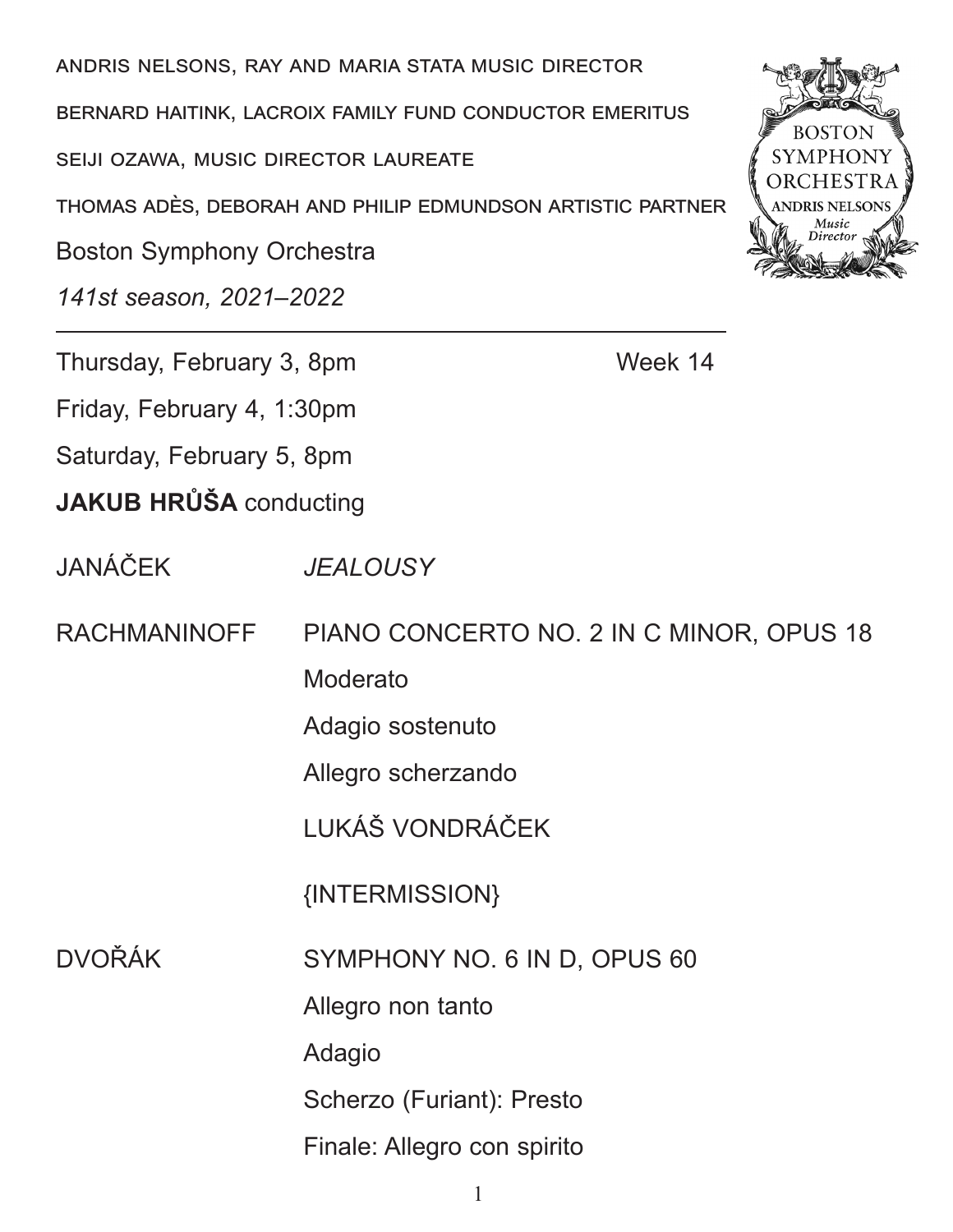The evening concerts will end about 10 and the afternoon concert about 3:30.

Bank of America is proud to sponsor the BSO's 2021-22 season.

Friday-afternoon concert series sponsored by the Brooke family

In consideration of the performers and those around you, please turn off all electronic equipment during the performance, including tablets, cellular phones, pagers, watch alarms, messaging devices of any kind, anything that emits an audible signal, and anything that glows. Thank you for your cooperation.

The use of audio or video recording devices and taking pictures of the artists—whether photographs or videos—are prohibited during concerts. See the end of this program for credits and further information.

### **The Program in Brief...**

Due to continuing concerns over the risk of respiratory transmission of the COVID-19 virus through unmasked choral performances, the Boston Symphony Orchestra cannot perform Leoš Janáček's *Glagolitic* Mass as originally scheduled for this week's program led by Czech conductor Jakub Hrůša. Antonín Dvořák's Sixth Symphony, which was to have opened these concerts, now closes the program. Joining Mr. Hrůša and the BSO is the Czech pianist Lukáš Vondráček, who makes his BSO debut in Sergei Rachmaninoff's lyrical and virtuosic Piano Concerto No. 2.

Rachmaninoff was struggling with writer's block as he attempted to compose the work that would become one of the most popular concertos in the

2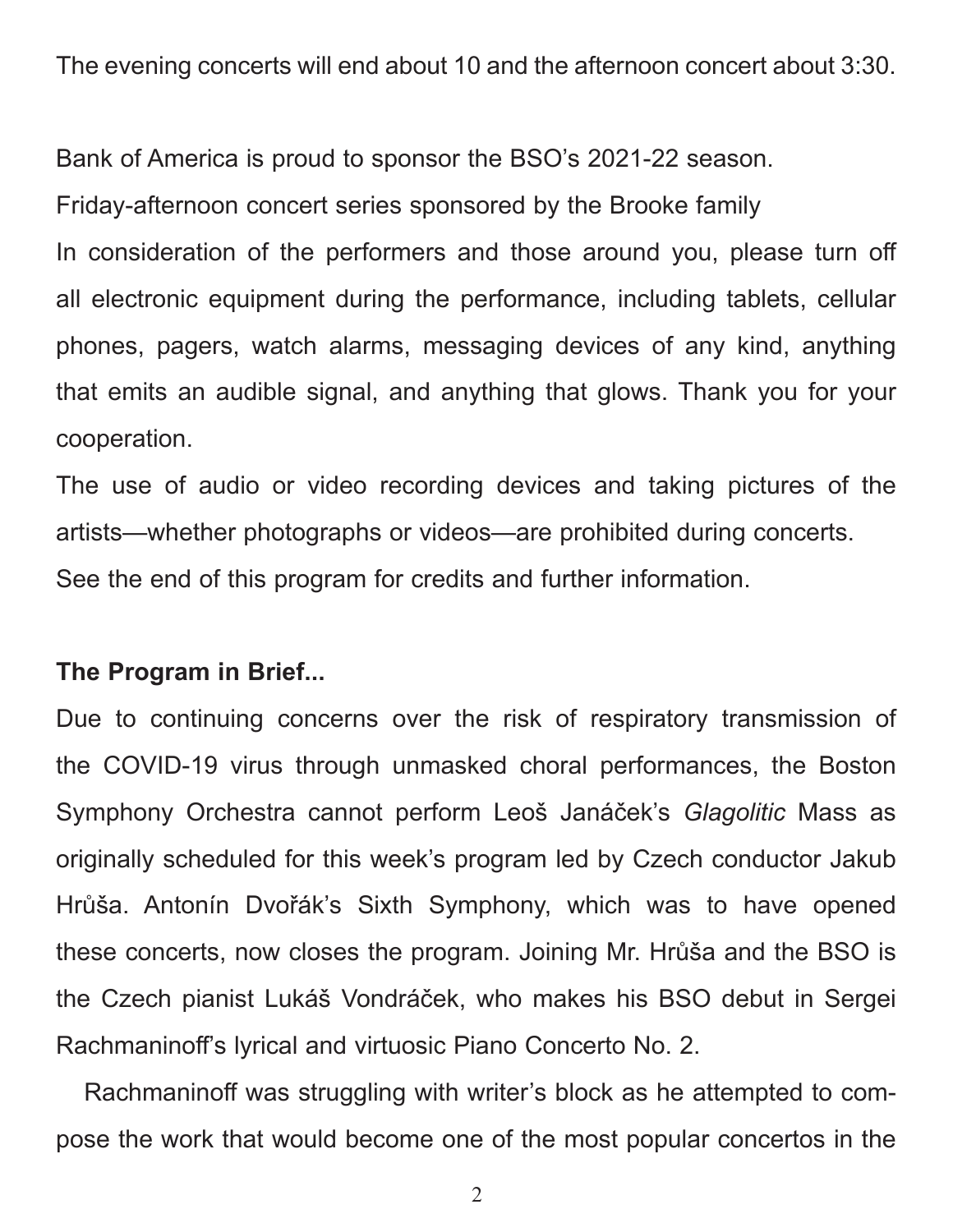repertoire, having lost confidence following the critical dismissal of his Symphony No. 1. Working with a hypnotist helped him turn the corner, though, and allowed him to finish his Second Concerto in spring 1901. He was soloist in the first complete performances of the concerto in November of that year in Moscow. Since that time its soaring melodies and pianistic fireworks have made it a mainstay of the virtuoso concerto repertoire.

Much more of a rarity is Janáček's single-movement orchestral work *Jealousy* ("Žárlivost"), which has never been performed by the BSO. The composer wrote *Jealousy* in 1894, intending it as an overture to the opera *Jenůfa*, but it was eventually detached from the opera and published as an independent piece. The music is partly based on the Moravian folksong "Žárlivec."

Dvořák wrote his Sixth Symphony early in the years of his burgeoning international reputation. His Moravian and Slavonic dances had been published by Brahms's publisher Simrock at the older composer's recommendation and had become very popular. An 1879 performance of one of his Slavonic Rhapsodies by the Vienna Philharmonic was so successful that he promised the orchestra a new symphony the following year. In the event, the premiere of his No. 6 was given in Prague in 1881; performances soon followed as far afield as London and New York City, and it became part of the Boston Symphony Orchestra's repertoire in October 1883 at the start of the orchestra's third season. Characteristic of Dvořák's work, the Sixth Symphony melds Czech melodic and rhythmic elements with an expansive, sophisticated approach to symphonic form.

*Robert Kirzinger*

3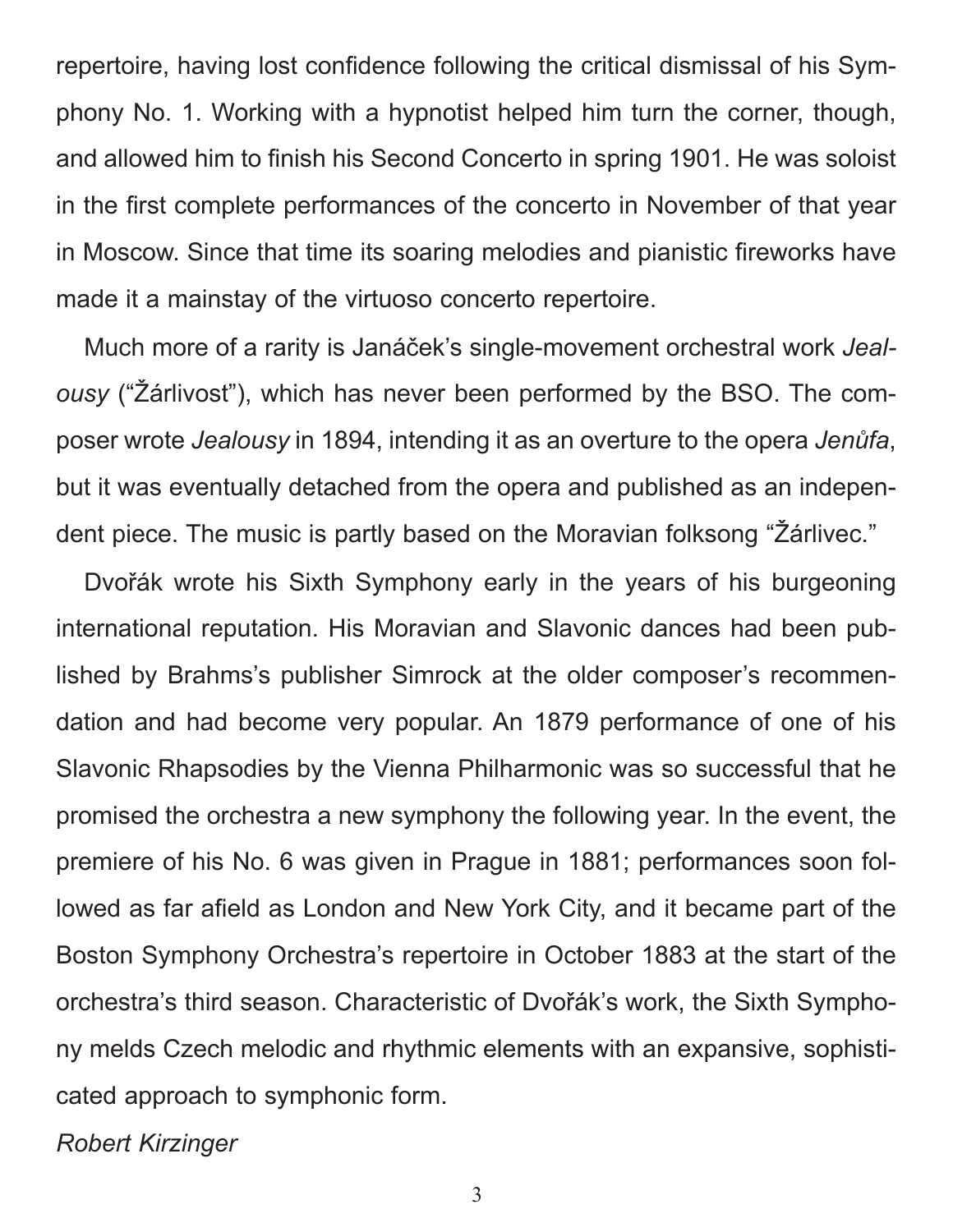# NOTES ON THE PROGRAM

### **Leoš Janáček**

#### *Jealousy*

Leoš Janáček was born in the village of Hukvaldy, in northern Moravia, in the eastern part of what is now the Czech Republic, on July 3, 1854, and died nearby in Moravská Ostrava, Moravia, on August 12, 1928. He composed *Jealousy* ("Žárlivost") in 1894-95, intending it as a prelude to his opera *Jenůfa*, though by the time the opera was premiered a decade later Janáček had decided to omit it. The first performance of the orchestral work, under the title "Prelude to *Jenůfa*," took place in Prague on November 14, 1906, with František Neumann leading the Czech Philharmonic Orchestra. This is the first BSO performance of the piece.

The score of *Jealousy* calls for 2 flutes (2nd doubling piccolo), 2 oboes, English horn, 2 clarinets, bass clarinet, 2 bassoons, 4 horns, 2 trumpets, 3 trombones, tuba, timpani, glockenspiel, harp, and strings (first and second violins, violas, cellos, and double basses). *Jealousy* is about 6 minutes long.

By the time his opera *Jenůfa* received its Prague stage premiere in 1916, Leoš Janáček was approaching 62. It was the first and most important public triumph of his career—"the happiest day of his life," Janáček's longtime housekeeper later recalled. Janáček suddenly found himself at the center of international attention, with the Prague *Jenůfa* paving the way for the almost feverish outpouring of creative activity that so marked the last years of his life.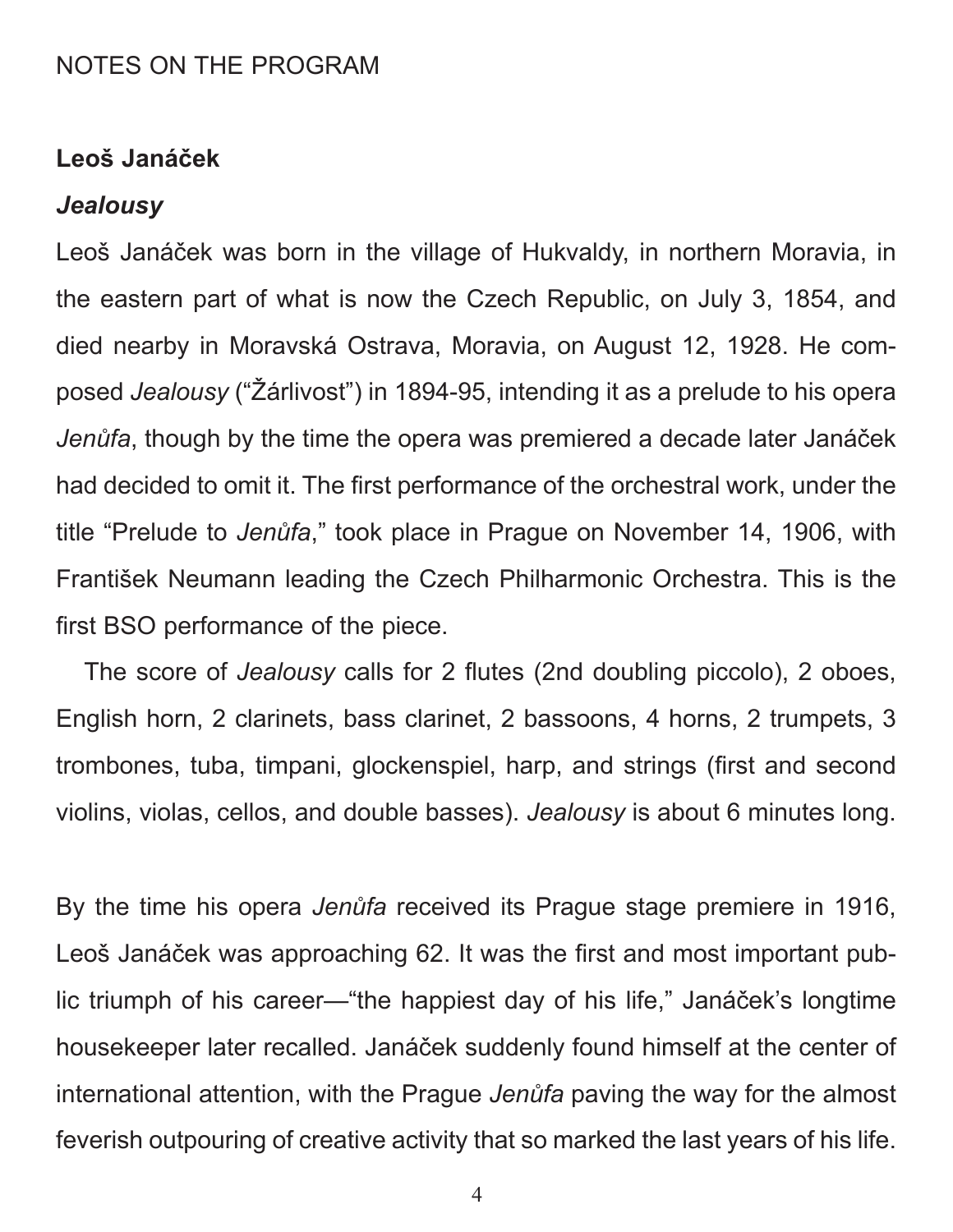Acceptance had been a long time coming. Preliminary work on *Jenůfa* began as early as 1894, and the finished opera was first performed ten years later in Janáček's native Brno, where it was a moderate, if unspectacular, success. Initially, Janáček hoped *Jenůfa* would have its first hearing in Prague, and a year before the Brno premiere he went so far as to approach the director of the Prague National Theatre, Karel Kovařovic, about the prospect. Whether due to personal antipathy for the irascible Janáček, or his distaste for *Jenůfa*'s "Moravian" idiom—both explanations have been proposed— Kovařovic refused. For more than a decade, Kovařovic remained unwavering in his resistance, and so when he finally agreed to mount the opera, it was a powerful vindication of Janáček's starkly naturalistic approach to text setting, stage drama, and musical narrative. (Even so, Kovařovic probably got the last word: he cut and reorchestrated the opera, producing a bowdlerized *Jenůfa* that remained the standard in opera houses for many years.)

Strictly speaking, the 1916 Prague *Jenůfa* was not the first time music associated with the opera had been heard in that city. Work on *Jenůfa* had proceeded in two principal phases. After an initial phase in the mid-1890s, Janáček broke off composition on the opera, only to return to it around 1900 or 1901. Early on during the first bout—no later than February 1895— Janáček completed a full-dress overture for *Jenůfa*, following 19th-century operatic conventions. At some point in advance of the Brno premiere, however, Janáček began to second-guess the overture. The intervening years had been all-important ones for the crystallization of Janáček's musical language, and among the traits to emerge in the works of his maturity were a

5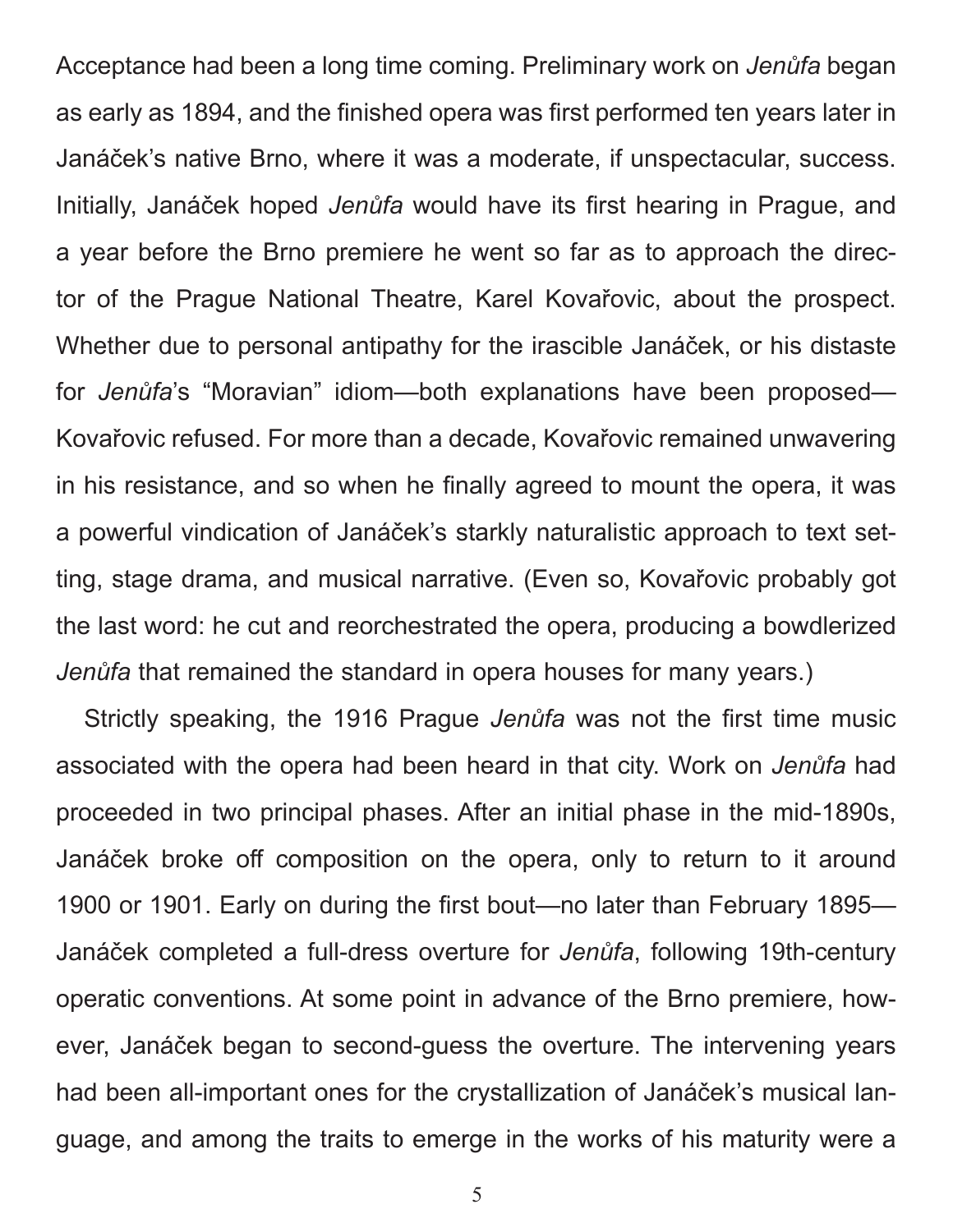kind of ruthless concision and a distaste for artificial "padding." Apparently, something of this sensibility started to color Janáček's attitude towards some of his earlier work on *Jenůfa*, and as the opera comes down to us today, the overture is nowhere to be heard. (Janáček instead teases the listener with a brief, high-strung orchestral prelude before promptly launching into the action.) As the Janáček expert John Tyrrell writes, the overture is now "best regarded as a preliminary study for *Jenůfa*." It was in this guise, as a freestanding orchestral "Prelude to *Jenůfa*," that Prague got its earliest, albeit indirect, taste of Janáček's opera "from Moravian peasant life," when it was given its first performance on a November 1906 symphonic program.

The present title, *Jealousy*, came later, in 1917. By retitling the overture, Janáček underscored its thematic links to *Jenůfa* while also gesturing towards an earlier moment in his compositional development. In a magazine article published to coincide with the 1906 performance, Janáček indicated that the overture was his "introduction" to the world of *Jenůfa*: "The same places in mountainous Slovácko [eastern Moravia], the same people—and again that unhappy passion." In the opera, the initial source of "unhappy passion" is a rivalry between two half-brothers, one of whom is meant to marry the young Jenůfa. The first act ends with a disturbing act of violence: the jealous brother slashes Jenůfa's face, correctly inferring that his half-brother will break off the marriage if she is disfigured. The scene harks back to Janáček's 1888 chorus, *The Jealous Lover*, a setting of a Moravian outlaw ballad. In it, a wounded bandit asks his beloved for his sword, hoping to make sure, as the text goes, that "after my death no one would have you." (Remarkably, Janáček revisited

6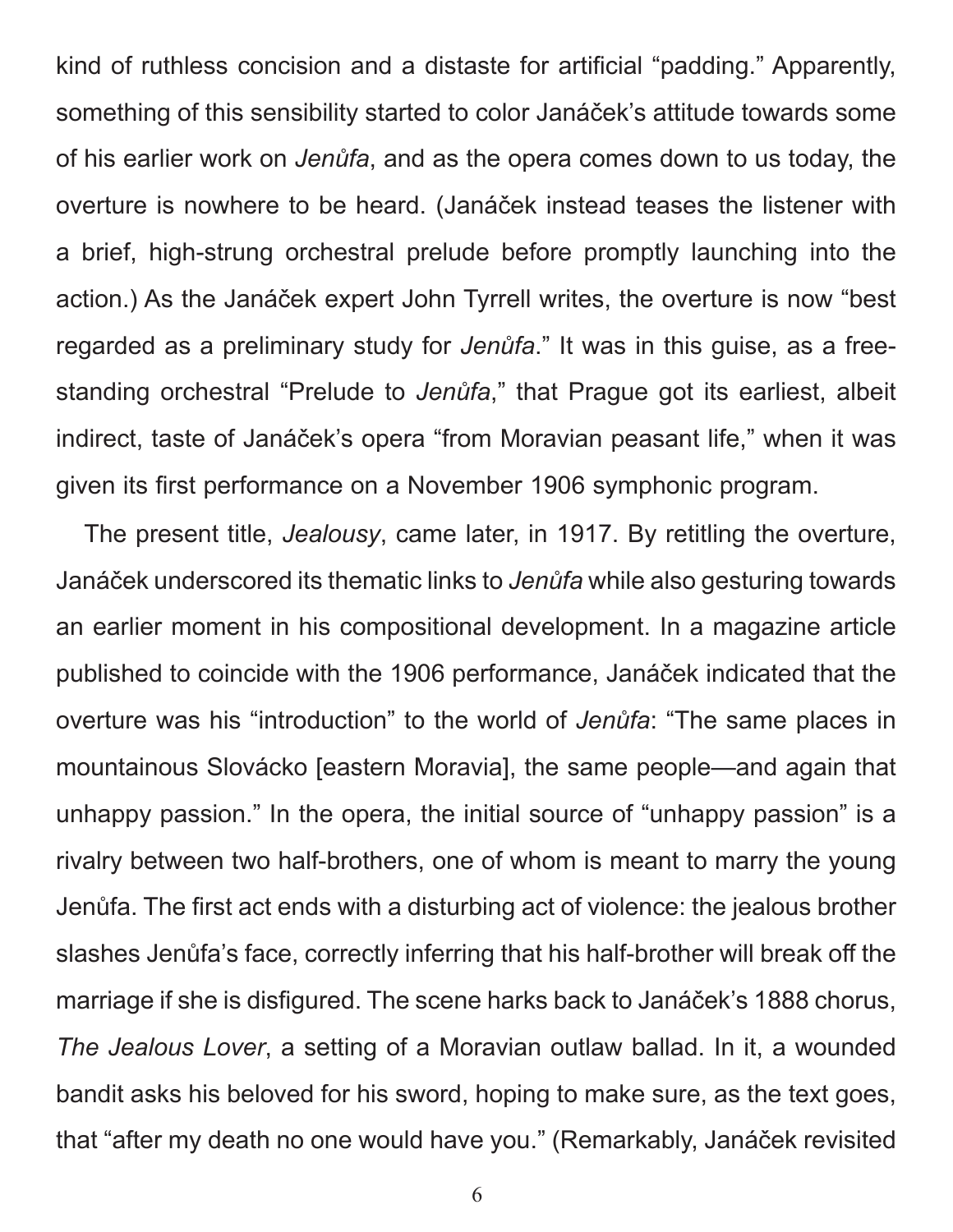the ballad during the year of *Jenůfa*'s Prague premiere, making a folksong setting of it.) Apparently, this "icy exchange" between bandit and lover was what Janáček had in mind when composing the overture.

Janáček offered some clues about *Jealousy*'s musical motifs. Coming immediately after the initial orchestral tattoo, a slinking cello-and-bassoon theme apparently symbolizes the thief's obsessive jealousy. A heroic, hornled motto cites a fragment of the original ballad melody, accompanied by upward-thrusting violins and high woodwinds—"deep and well-aimed wounds," says Janáček. Transitional material in high tremolo strings represents the "unpeaceful buzzing of flies" attracted to the dying bandit, after which a dance-like passage gives way to a haze of woodwinds. Here solo clarinet presents a *dolce* melody, a sign of "devoted love," though in characteristic Janáček fashion, it is cross-cut with psychologically conflicting materials (the ascending sword and buzzing fly motifs).

In composing *Jealousy*, Janáček used a technique subsequently applied by Antonín Dvořák in late symphonic poems: after "setting" portions of the ballad text at various points in the overture, Janáček discarded the text, producing a kind of redacted "instrumental chant." This imparts the score with something of the contours of sung Czech, and while this appears to have been Janáček's only experiment with the technique, it does reflect his abiding interest in capturing the "musical" essence of living speech.

### *Matthew Mendez*

*Matthew Mendez is a New Haven-based musicologist and critic who specializes in 20th- and 21st-century repertoire. He is a graduate of Harvard*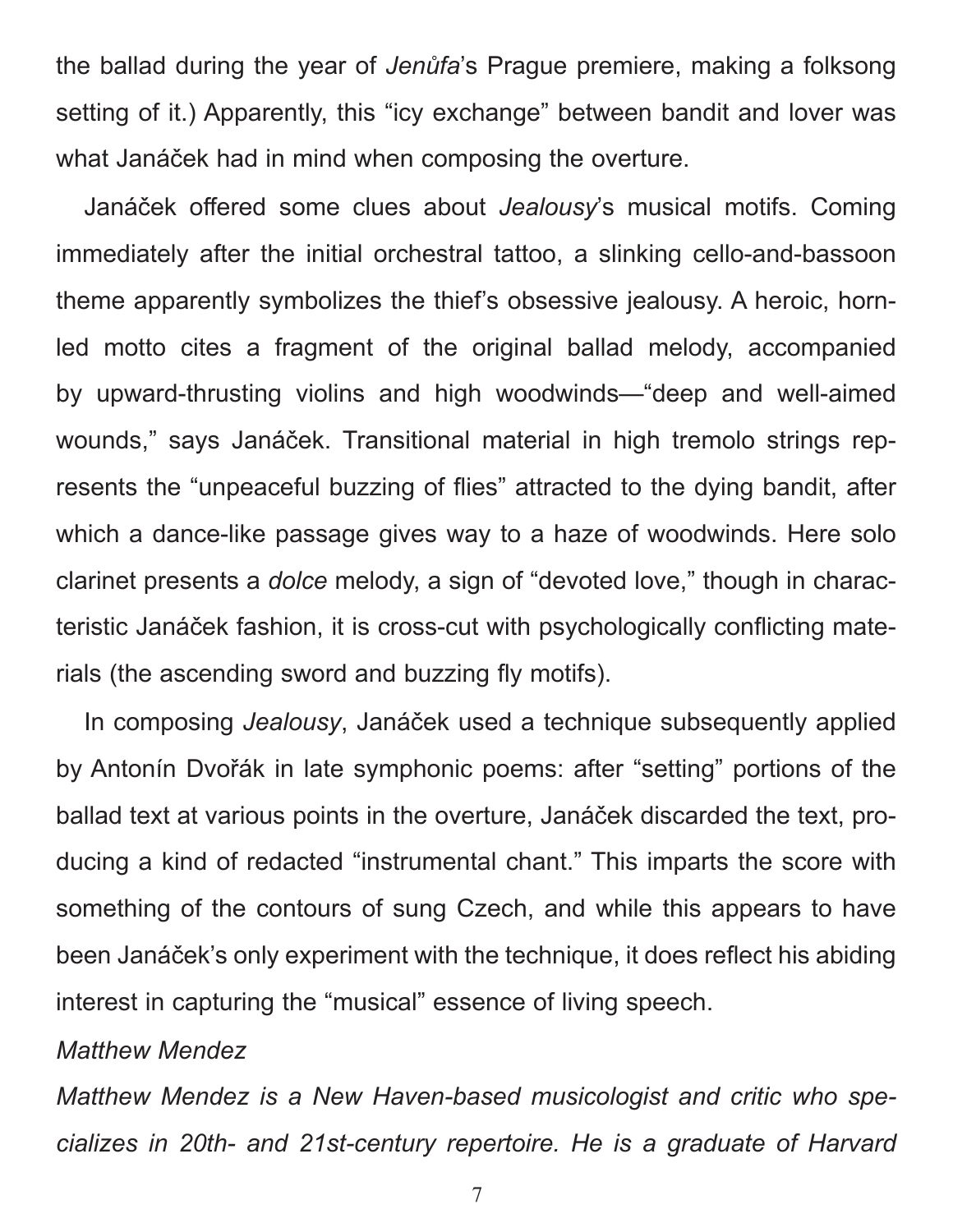*University and is currently a Ph.D. candidate at Yale. Mr. Mendez was the recipient of a 2016 ASCAP Foundation Deems Taylor/Virgil Thomson Award for outstanding music journalism.*

### **Sergei Rachmaninoff**

### **Piano Concerto No. 2 in C minor, Opus 18**

Sergei Vasillievich Rachmaninoff was probably born at Oneg, Novgorod, Russia, on April 1, 1873, and died in Beverly Hills, California, on March 28, 1943. He composed his Piano Concerto No. 2 in 1900-01, writing the second and third movements in the summer of 1900 (apparently using some materials dating back to the early 1890s) and completing the first movement on May 4, 1901. With the composer as soloist, Rachmaninoff's teacher and cousin Alexander Siloti led a performance in Moscow of the second and third movements on December 15, 1900. Siloti also led the first complete performance, also in Moscow and again with the composer as soloist, on November 9, 1901. The score is dedicated to Mr. Nikolai Dahl, of whom more below.

In addition to the solo piano, the score calls for 2 each of flutes, oboes, clarinets, and bassoons, 4 horns, 2 trumpets, 3 trombones, tuba, timpani, bass drum, cymbals, and strings (first and second violins, violas, cellos, and double basses).

By January of 1900, the 26-year-old Rachmaninoff had already acquired something of an international reputation as a composer. Alexander Siloti, his first cousin and also one of his piano teachers at the Moscow Conservatory,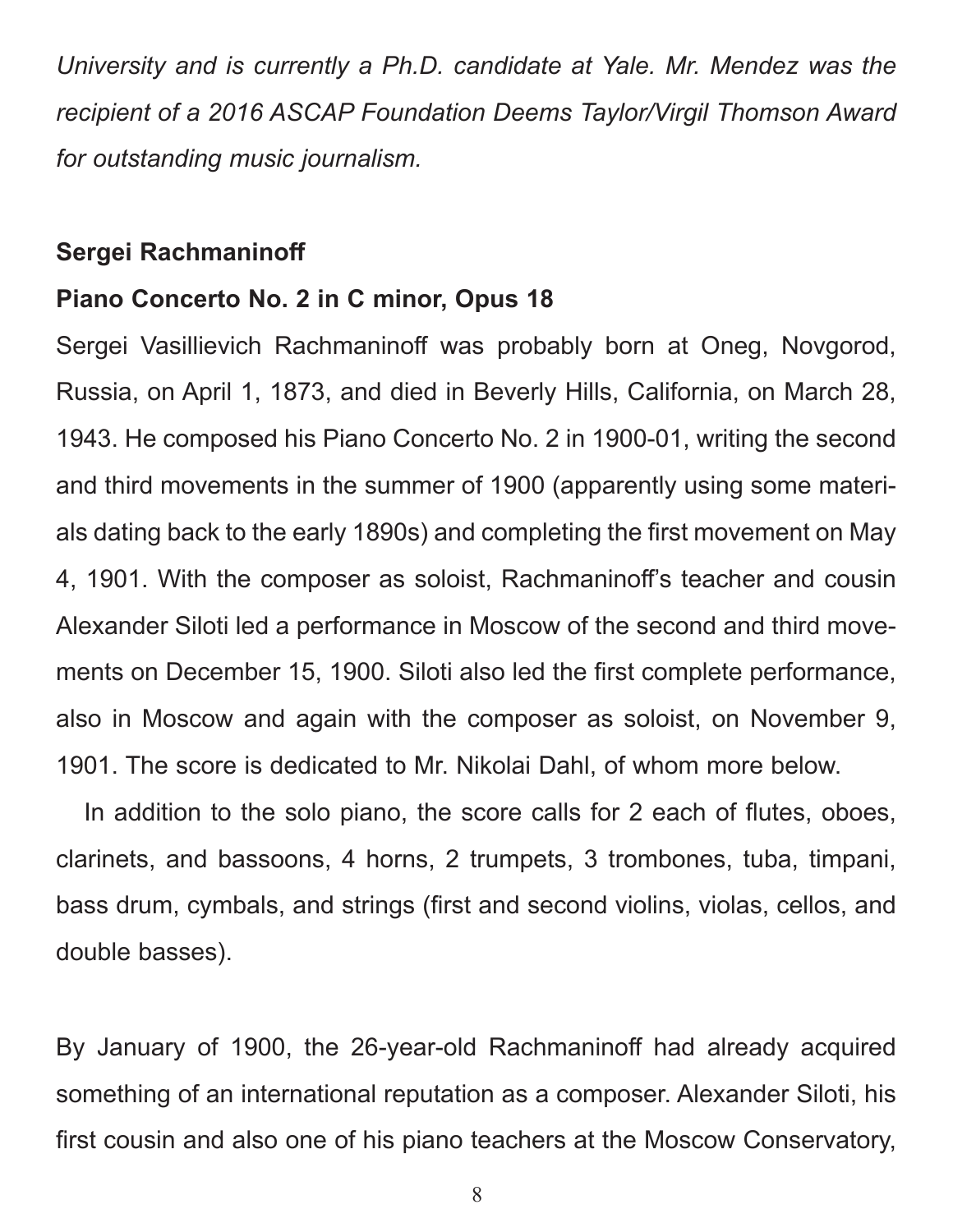had in the autumn of 1898 toured Europe, England, and America. Of the music that Siloti programmed, it was Rachmaninoff's C-sharp minor Prelude for piano—which, frustrated by the piece's popularity, the composer came simply to call "It"—that outdistanced all else in popularity, particularly in America and England, and Siloti arranged for Rachmaninoff to appear with the London Philharmonic Society as conductor and pianist in the spring of 1899.

For that occasion Rachmaninoff promised the Londoners a new concerto, one he hoped would be better than his First in F-sharp minor, which he had completed in July 1891 while still a student and would ultimately revise in the fall of 1917. But the hope for a new concerto was not realized. As late as July 1899, Rachmaninoff complained that "My musical matters go very badly." Both that summer and the following autumn were unproductive. His depression and feelings of inadequacy as a composer—feelings dating back to the dreadful failure of his First Symphony at its premiere in 1897, on which occasion César Cui famously wrote that "If there were a conservatory in Hell, if one of its gifted students were given the assignment of writing a program symphony on the Seven Plagues of Egypt, if he were to write a symphony just like Mr. Rachmaninoff's, he would have carried out his task brilliantly and given acute delight to the inhabitants of Hell"—worsened steadily. Then, a concerned party arranged for him to meet novelist Leo Tolstoy, whom the young composer idolized. It was hoped that Rachmaninoff's "god" would offer him enough encouragement to restore his self-confidence, but the two meetings early in 1900—one of them in the company of the great Russian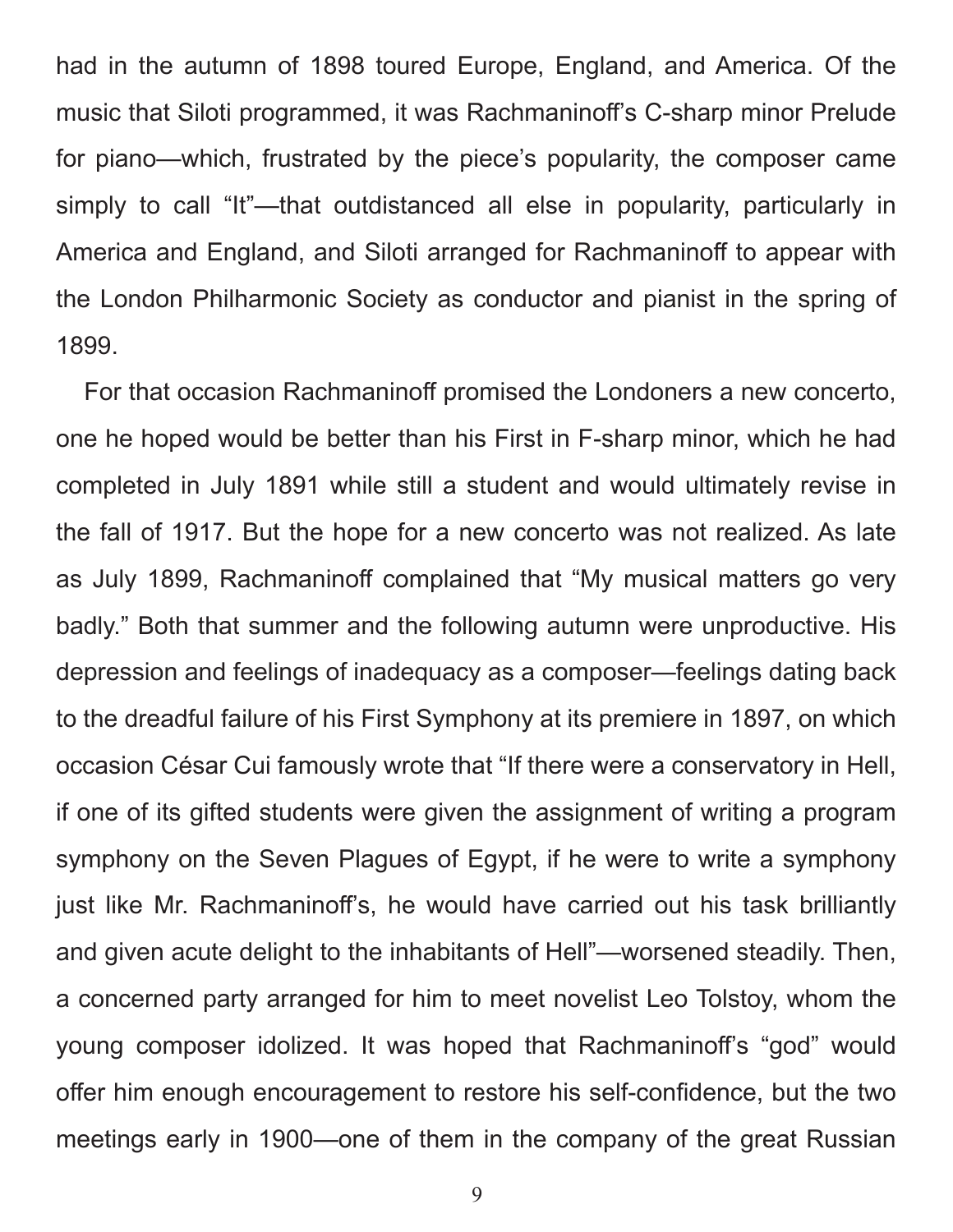bass Fyodor Chaliapin—only revealed Tolstoy to Rachmaninoff as "a very disagreeable man" (the composer's words) and made matters worse. Certainly Tolstoy's response to hearing Rachmaninoff and Chaliapin perform one of Rachmaninoff's songs—"Tell me, do you really think anybody needs music like that?"—would not have helped.

Meanwhile, Siloti had agreed to support Rachmaninoff for two years so that his cousin could devote himself entirely to composing. Around this same time, though, and more important, Rachmaninoff was persuaded to seek outside help in the person of one Nikolai Dahl, a psychiatrist who for some years had been specializing in treatment by hypnosis. From January to April of 1900 the composer saw Dahl daily, the purpose of these meetings being to help Rachmaninoff sleep soundly, brighten his daytime mood, improve his appetite, and reawaken his desire to compose. More specifically, the sessions focused on the long-overdue concerto: "You will begin to write your concerto.... You will work with great facility.... The concerto will be of excellent quality...." were phrases that Rachmaninoff heard repeatedly.

"Although it may sound incredible," Rachmaninoff recalled later, "this cure really helped me. By the beginning of the summer I again began to compose. The material grew in bulk, and new musical ideas began to stir within me more than enough for my concerto." The precise components of the "cure" are shrouded in mystery, but we do know that Dahl was an accomplished amateur musician, music lover, and organizer of chamber music evenings as well as a psychiatrist and hypnotist, and it would seem that the conversations on musical topics between doctor and patient probably played as important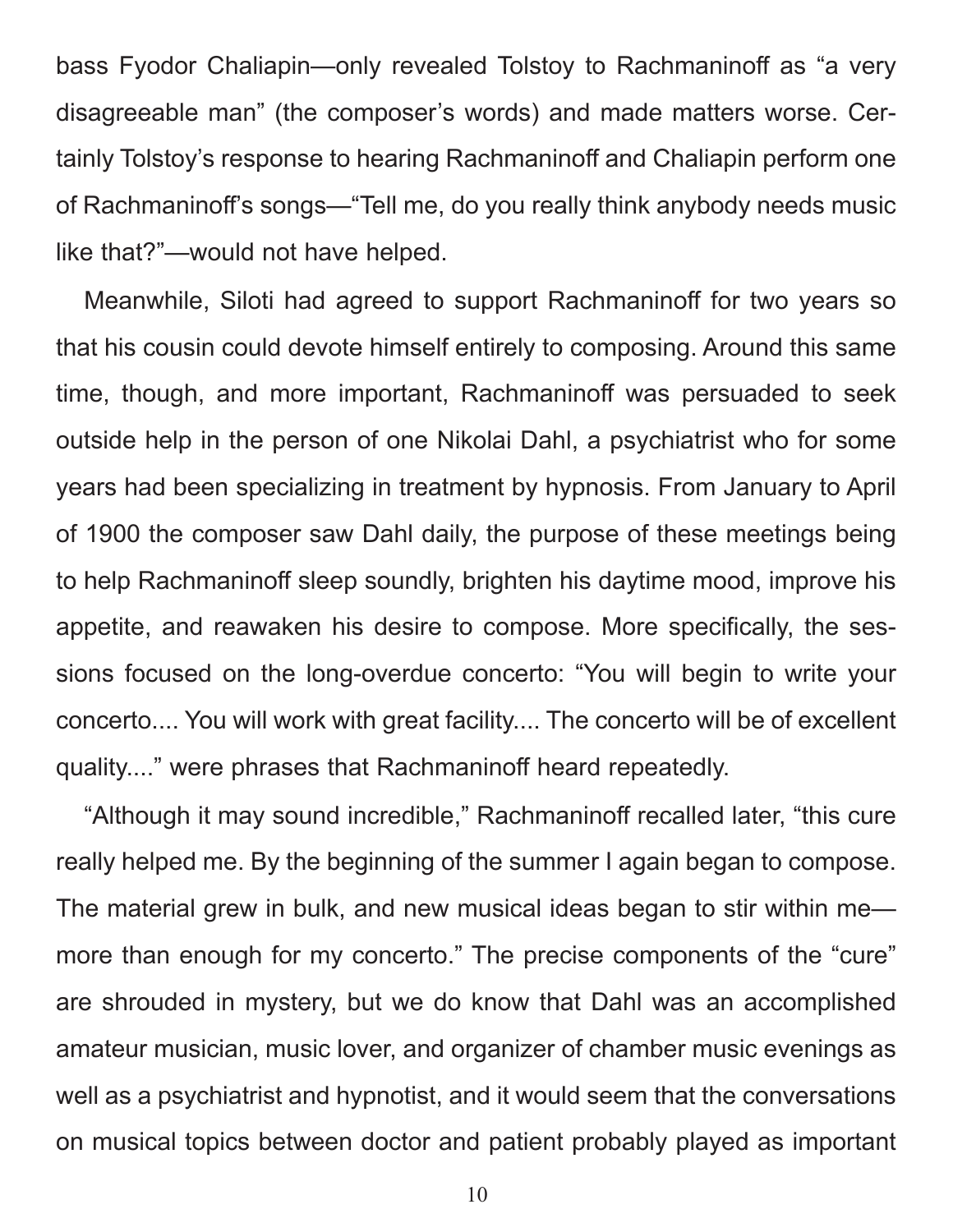a part as the rest.

In any event, Rachmaninoff completed the second and third movements that summer. These were played for the first time on December 15, 1900, at a benefit concert in Moscow for the Ladies' Charity Prison Committee (aimed at alleviating the suffering of prisoners) with Rachmaninoff at the keyboard and Siloti conducting. The music scored a huge triumph with the audience. The reviewer for the *Russian Musical Gazette* commented on the work's "poetry, beauty, warmth, rich orchestration, healthy and buoyant creative power," noting also that "Rachmaninoff's talent is evident throughout." The composer went on to finish the first movement, and the completed work, dedicated "to Mr. N. Dahl," was premiered by the Moscow Philharmonic on November 9, 1901, with the same combination of soloist and conductor. The concerto's success was complete—it went on to become one of Rachmaninoff's most popular works, along with the piano prelude already mentioned—and Rachmaninoff's confidence in his abilities as a composer was restored.

By midway through the 20th century, and likely in response to the too-frequent performance of certain works, Rachmaninoff's particular brand of Romanticism was falling from favor, and his reputation as a composer suffered correspondingly. Nor did the popularization of his music through such songs as "Full Moon and Empty Arms" (on a tune from the finale of the Second Concerto) help to strengthen his place in the minds of so-called "serious" musicians or critics. But fortunately the tide turned again, and today no one fails to recognize what makes the composer's musical voice so appealingly distinctive. As the important Tchaikovsky biographer David Brown has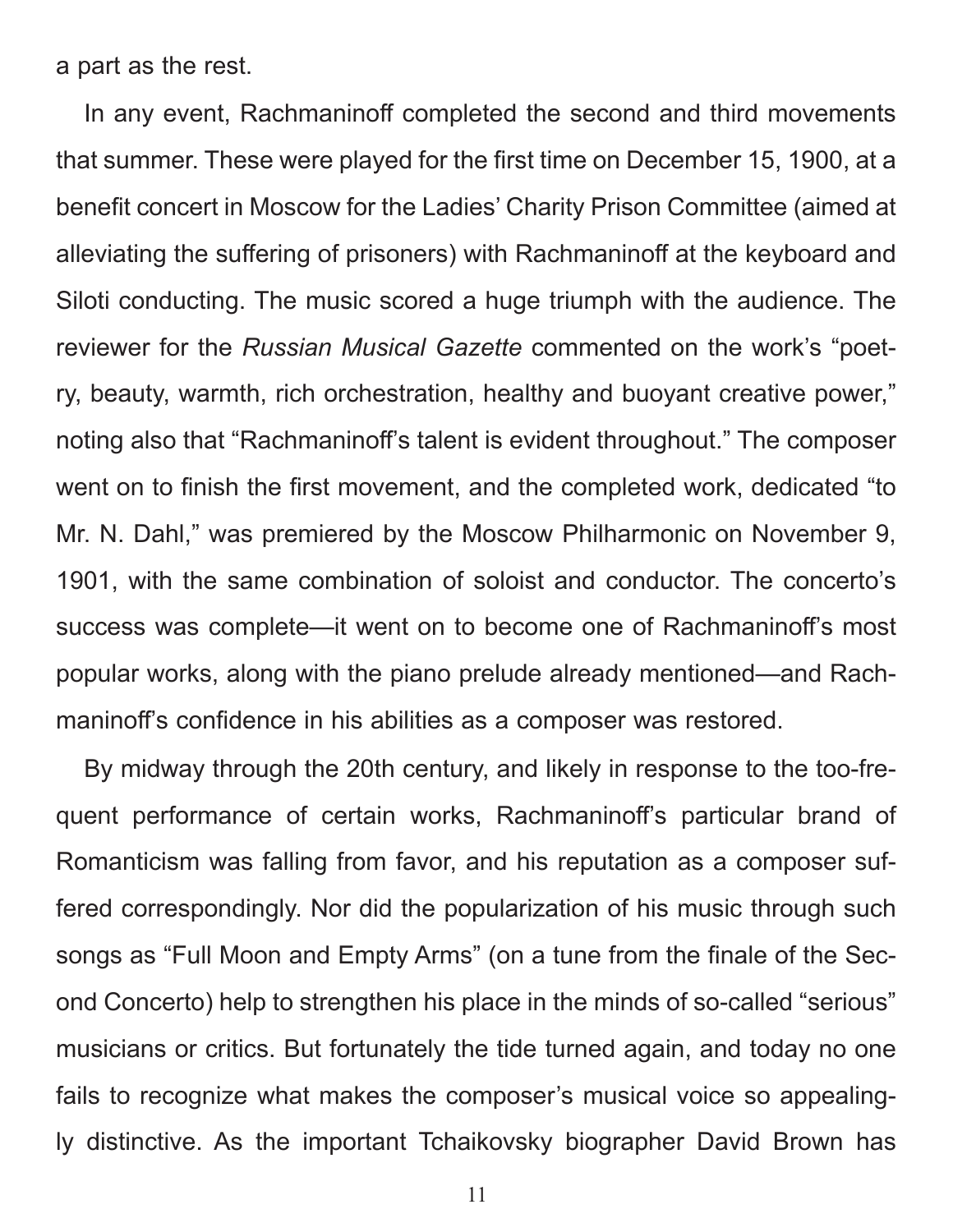observed, "Rachmaninoff was a true creative individual, if not a great one." Of the Second Concerto, Brown notes that "in no other work did Rachmaninoff exploit more vigorously his purely melodic gifts, nor ever create a piece more coherent, either expressively or thematically." Those lush, sinuous melodies; the composer's concentration on rich string sonorities and dark orchestral colors; his crafty intermingling of piano and orchestra, and, as Michael Steinberg puts it, "a sense of effortlessness in its unfolding, which is surely related to the confidence he had gained in Dr. Dahl's deep leather armchair and, more broadly, from the growing feeling that he was after all built to survive"—all are readily apparent in the C minor piano concerto. The final cadence is one not just of assertion, but of triumph.

### *Marc Mandel*

*Marc Mandel joined the staff of the Boston Symphony Orchestra in 1978 and managed the BSO's program book from 1979 until his retirement as Director of Program Publications in 2020.* 

*The first United States performance of Rachmaninoff's Piano Concerto No. 2 took place on November 18, 1905, in New York, with pianist Raoul Pugno*  and the orchestra of the Russian Symphony Society under the direction of *Modest Altschuler.* 

*The first Boston Symphony Orchestra performances of Rachmaninoff's Piano Concerto No. 2 featured Ossip Gabrilowitsch as soloist, with Max Fiedler conducting, on December 3 and 4, 1908, in New York City and Brooklyn. With Fiedler again conducting, Rachmaninoff himself was soloist*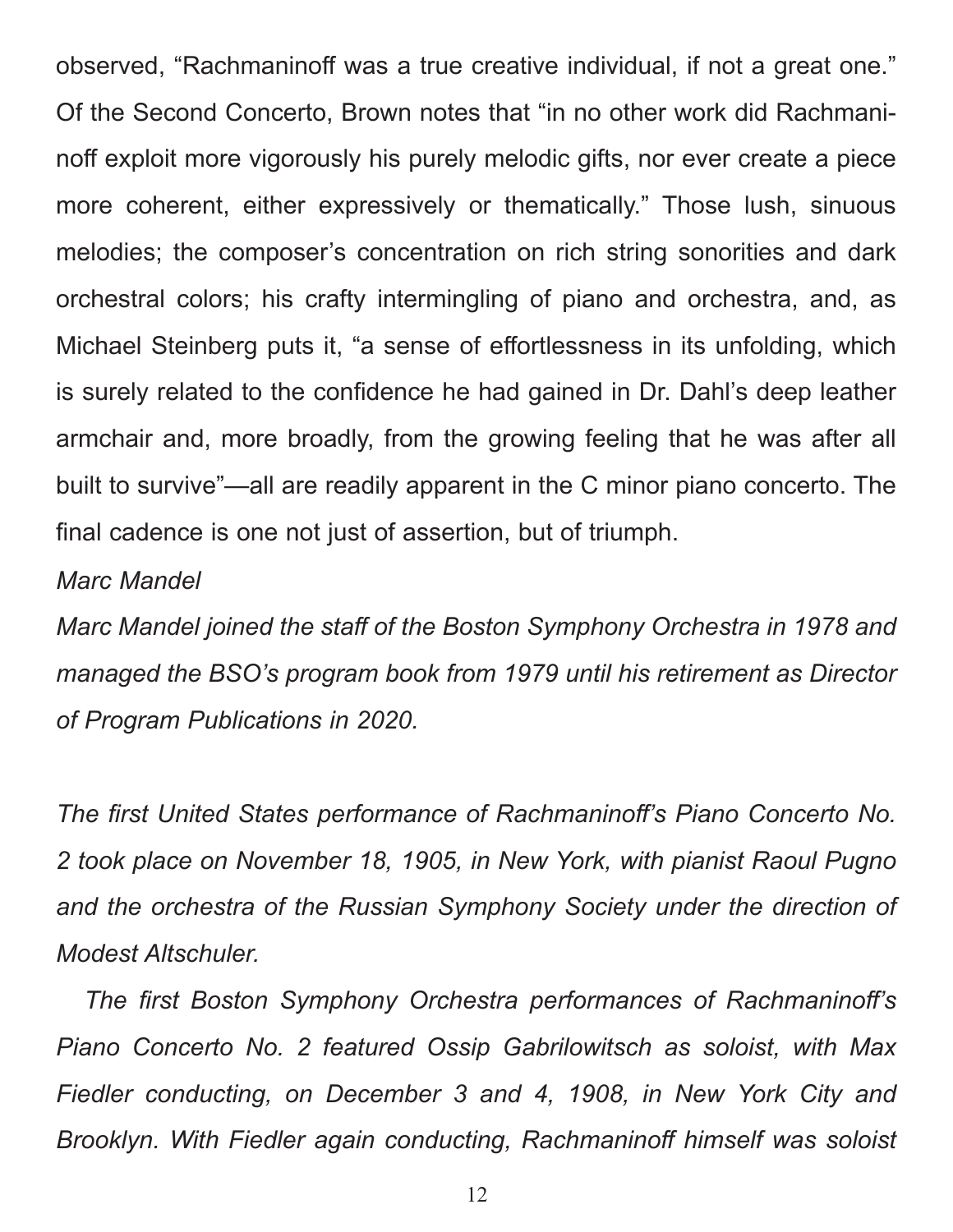*for the BSO's next series of performances, in Philadelphia, Baltimore, New York, and Hartford in November 1909, subscription performances in Boston on December 17 and 18 that year and a Buffalo performance in January 1910. The most recent subscription-series performances featured soloist*  Lang Lang in March 2013, Rafael Frühbeck de Burgos conducting. The *BSO's most recent performance was August 3, 2018, at Tanglewood, with Ken-David Masur conducting and Kirill Gerstein as soloist.*

### **Antonín Dvořák**

# **Symphony No. 6 in D, Opus 60**

Antonín Dvořák was born in Nelahozeves (Mühlhausen), Bohemia, on September 8, 1841, and died in Prague on May 1, 1904. He composed this D major symphony between August 27 and September 20, 1880, completing the full score on October 15 that year. The score is dedicated to the conductor Hans Richter, who was to have given the premiere with the Vienna Philharmonic (but see below). Adolf Čech led the Czech Theatre Orchestra in the first performance on March 25, 1881, in Prague.

 The score of Dvořák's Symphony No. 6 calls for 2 flutes (2nd doubling piccolo), 2 oboes, 2 clarinets, 2 bassoons, 4 horns, 2 trumpets, 3 trombones, tuba, timpani, and strings (first and second violins, violas, cellos, and double basses).

In July 1874, Antonín Dvořák submitted fifteen works, including his Third and Fourth symphonies (the E-flat and early D minor), into consideration for an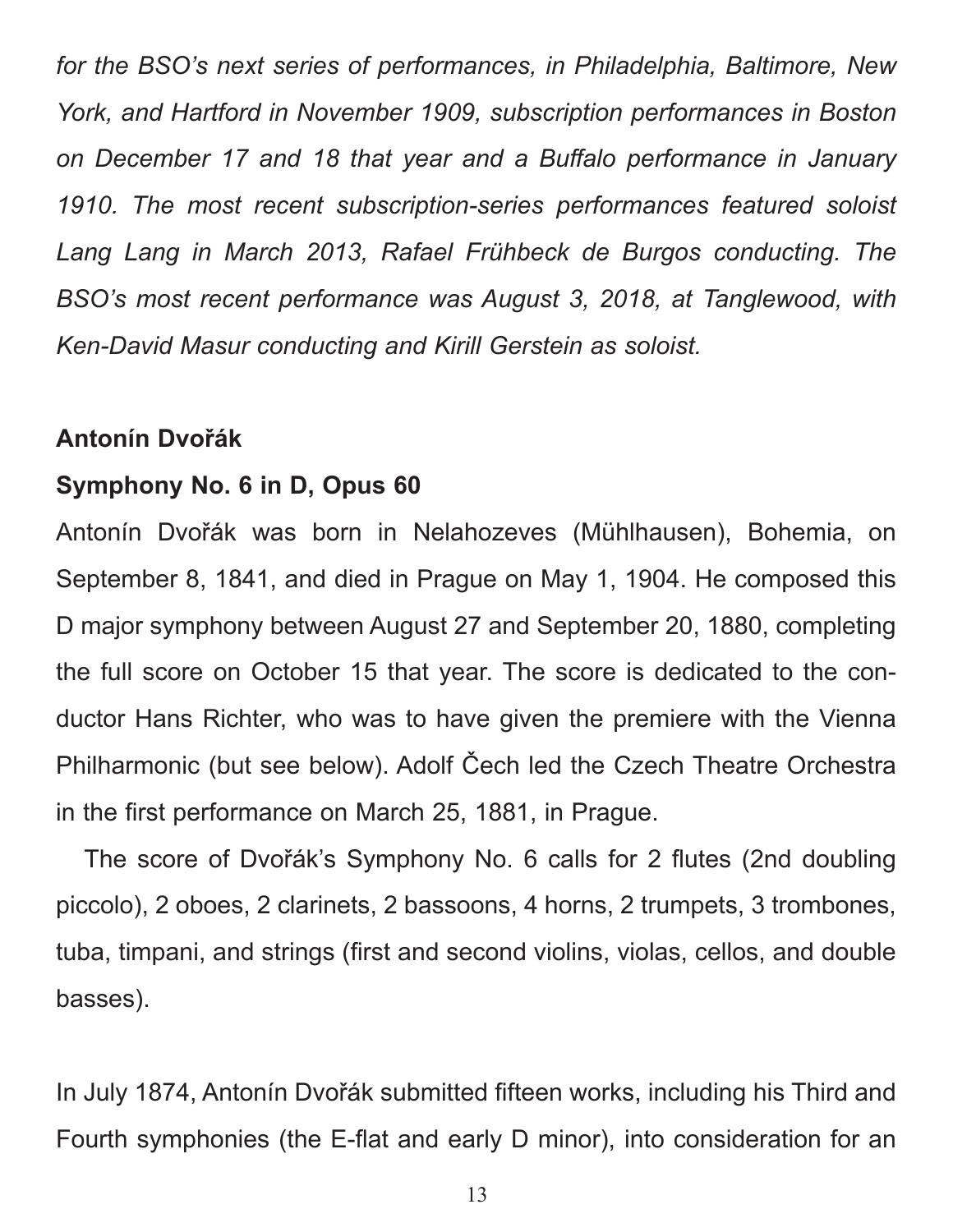Austrian State Stipend for "young, poor, and talented painters, sculptors, and musicians, in the Austrian half of the [Hapsburg] Empire." The judges included Johann Herbeck, who was conductor of the Vienna State Opera; the critic Eduard Hanslick, and Johannes Brahms. Dvořák was one of the winners, as he would be again in 1876 and then in 1877, the year Brahms really set him on his way by championing him to the publisher Simrock. In 1878 Simrock accordingly published Dvořák's Moravian Duets, Opus 32, and the Slavonic Dances, Opus 46, the latter specifically commissioned by the publisher. A quick succession of further publications, and then performances throughout Europe and as far afield as Cincinnati and New York, began to earn the composer an international reputation.

On the evening of November 16, 1879, Hans Richter led the Vienna Philharmonic in the local premiere of the Slavonic Rhapsody in A-flat, Opus 45, No. 3. During the bows Dvořák "had to assure the Philharmonic that I would send them a symphony for the next season. The day after the concert, Richter gave a banquet at his house, in my honor so to speak, to which he invited all the Czech members of the orchestra. It was a grand evening which I shall not easily forget as long as I live."

It had been five years since Dvořák completed his last symphony, the F major of 1875. The composer's delightful (and sadly neglected) Symphonic Variations for orchestra were completed in September 1877, followed in 1878 by the Opus 44 Serenade, the Opus 46 Slavonic Dances, the Opus 45 Rhapsodies, and some smaller works in 1879 and early 1880. Now it was time for another symphony. Richter was so thrilled with the new work upon its delivery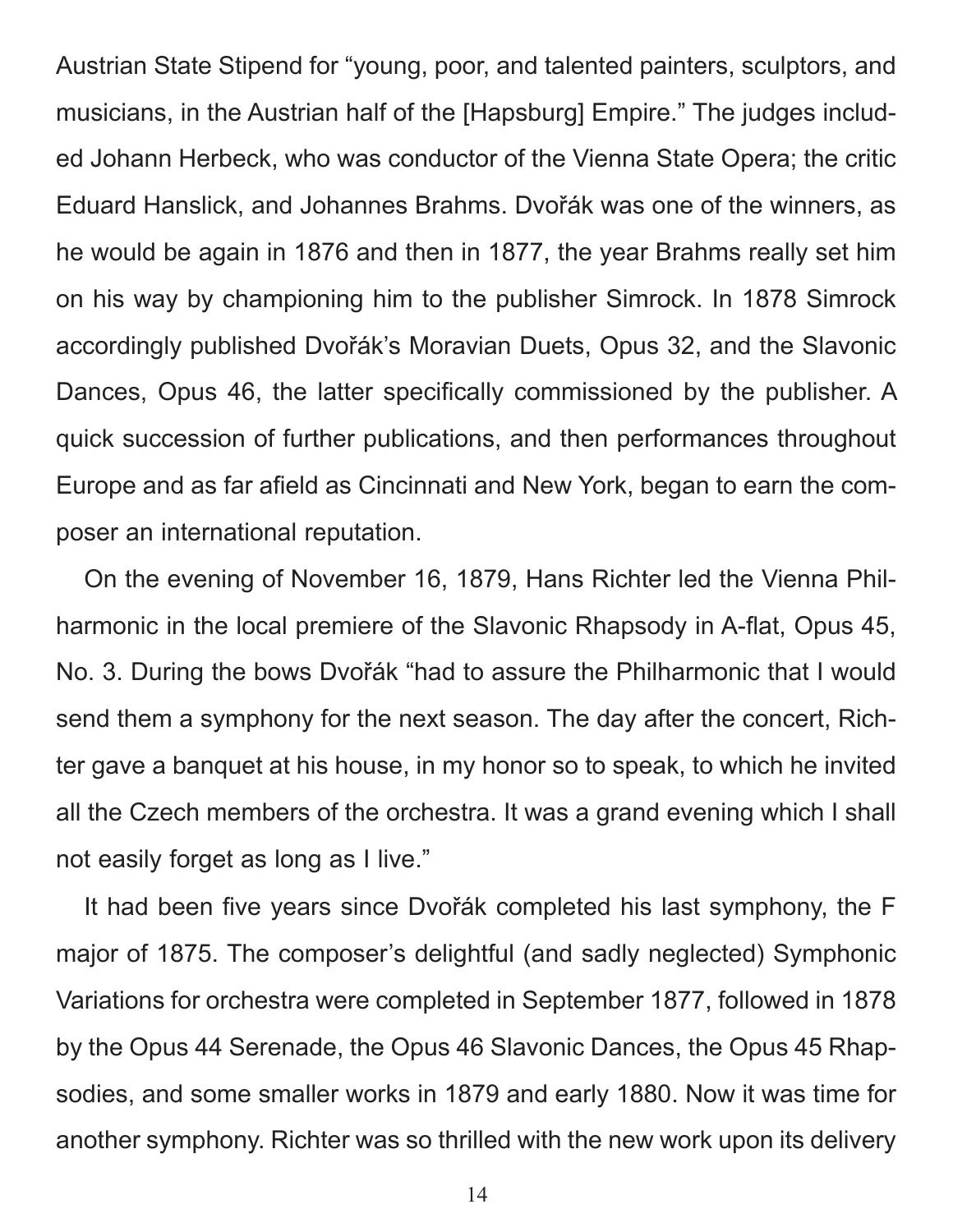to him by Dvořák in November 1880 that he kissed the composer after each movement as Dvořák played them through on the piano.

The premiere was scheduled for December 26 in Vienna, but in the event the first performance, on which occasion the scherzo was encored, was given not by Richter but by Adolf Čech, in Prague, the following March. It seems that certain highly placed members of the Vienna Philharmonic were unwilling to play music by a new Czech composer in two successive seasons, though Dvořák found this out only by investigating the situation on his own after Richter had asked for a series of postponements citing various illnesses in his family, the death of his mother, and then work pressures. The symphony was finally heard in Vienna only on February 18, 1883, with the Gesellschaft der Musikfreunde under the direction of Wilhelm Gericke, soon to become the second music director of the Boston Symphony Orchestra. By then it had already been given in London and New York.

The first movement of Dvořák's Sixth Symphony is one of the most majestic in the literature—grand, rhetorical, and yet totally unselfconscious. Brahms composed *his* D major symphony (No. 2) in 1877, and it is hard not to hear momentary echoes of that work in the opening phrases of Dvořák's first movement and finale. But the point is that these echoes do not matter, for the language Dvořák speaks is his own, his music has an entirely individual feel and energy level. Throughout the first movement, indeed throughout the symphony, everything *connects*: at the very beginning, over softly syncopated violas and horns, a horncall-like woodwind accompaniment figure grows from two to three to four notes as it joins the violins for the first line of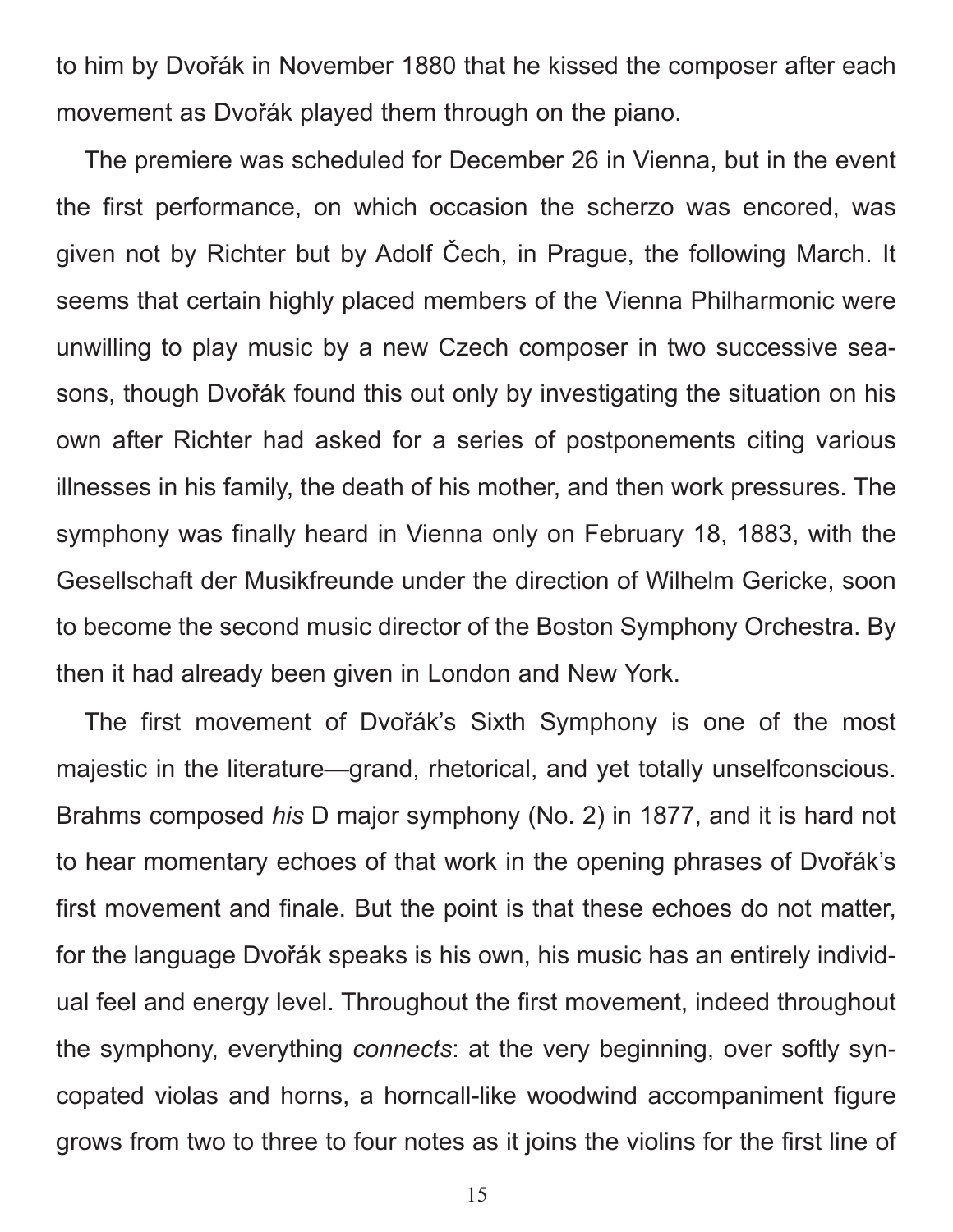melody, then reverses its contour to echo what has preceded. Bit by bit, and still in the opening moments, the orchestral texture thickens, phrases extend a bit farther than we expect, there is an increase of movement and weight, and the main theme, marked "*grandioso*," is proclaimed by full orchestra. The arabesque-like violin lines that play against the lilt of cellos and horns as the second theme begins grow directly from the end of the preceding transitional material; and the "real" second theme, given first to the oboes, achieves new strength and character when taken soon thereafter by full orchestra. It also provides the gently ebullient close of the last four measures after the suggestion of what could have been an equally convincing quiet ending. If I were permitted just one Dvořák movement for future hearings, this would be it.

In the woodwinds of the second movement's introductory measures, in the timpani strokes of the coda, and even in the scheme of successively embellishing and elaborating his theme, Dvořák's music suggests the slow movement of Beethoven's Ninth. But Beethoven *is* concerned with contrasts, and with leading us to higher spheres, whereas Dvořák is content here to offer more in the way of an outdoor idyll. The scherzo is overtly nationalistic, a stomping and energetic Czech *furiant* full of two-against-three cross-rhythms, while the Trio, emphasizing softer dynamic levels and the upper orchestral registers—this is the only place in the symphony where the piccolo is heard returns to an airier and more relaxed view of the countryside.

Dvořák marks his finale "Allegro con spirito," and the second measure of his theme harks back to the first movement. Once again, an idea introduced *pianissimo* is quickened, *fortissimo* and *grandioso*, by full orchestra, and the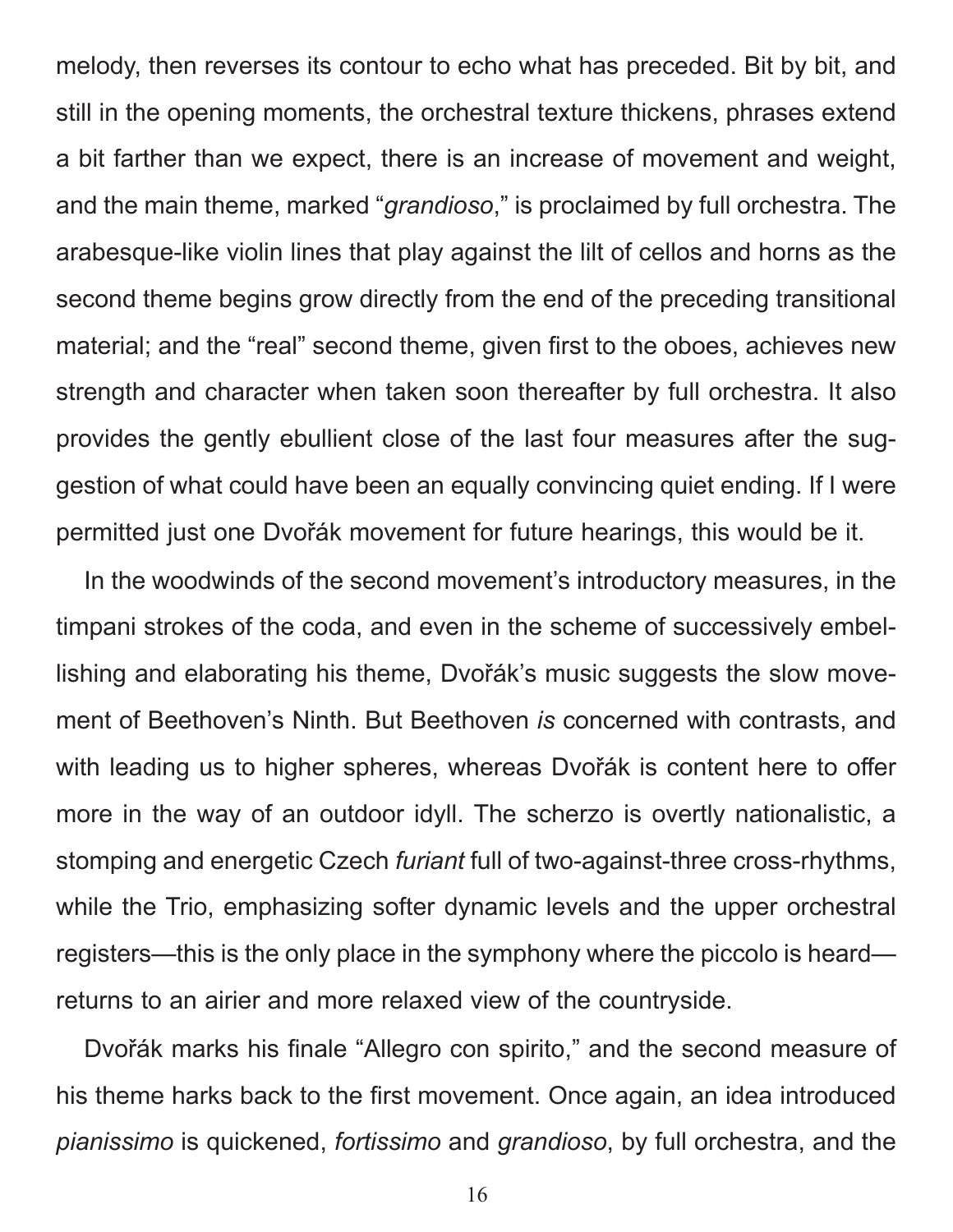weighty accents of this music heighten the rustic, dancelike character of the whole. The development churns up considerable energy but then eases into the recapitulation with mysterious and utmost tranquility. A cascade of violins ("left to do a volplane by themselves," says the eminent British composer and musicologist Donald Francis Tovey) energizes the coda, in which the main theme, fragmented, serves as basis for a jovial lesson in counterpoint, bursting into a glorious peroration radiant with sunshine and high spirits. *Marc Mandel*

*The first American performance of Dvořák's Symphony No. 6 was given by Theodore Thomas and the Philharmonic Society of New York at the Academy of Music in that city on January 6, 1883.*

*The first Boston Symphony Orchestra performances of Dvořák's Symphony No. 6 were given by Georg Henschel on October 26 and 27, 1883. The BSO last played the Sixth at Symphony Hall under Yannick Nézet-Séguin's direction in February 2009; the most recent performance was at Tanglewood in July 2021, led by Andris Nelsons.*

## **To Read and Hear More…**

For a complete BSO performance history of any piece on the program, readers are encouraged to visit the BSO Archives' online database, "HENRY," named for BSO founder Henry Lee Higginson, at archives.bso.org.

A good place to start exploring Leoš Janáček's life and work is the Janáček Society website (leosjanacek.eu). Nigel Simeone's book *The Janáček Com-*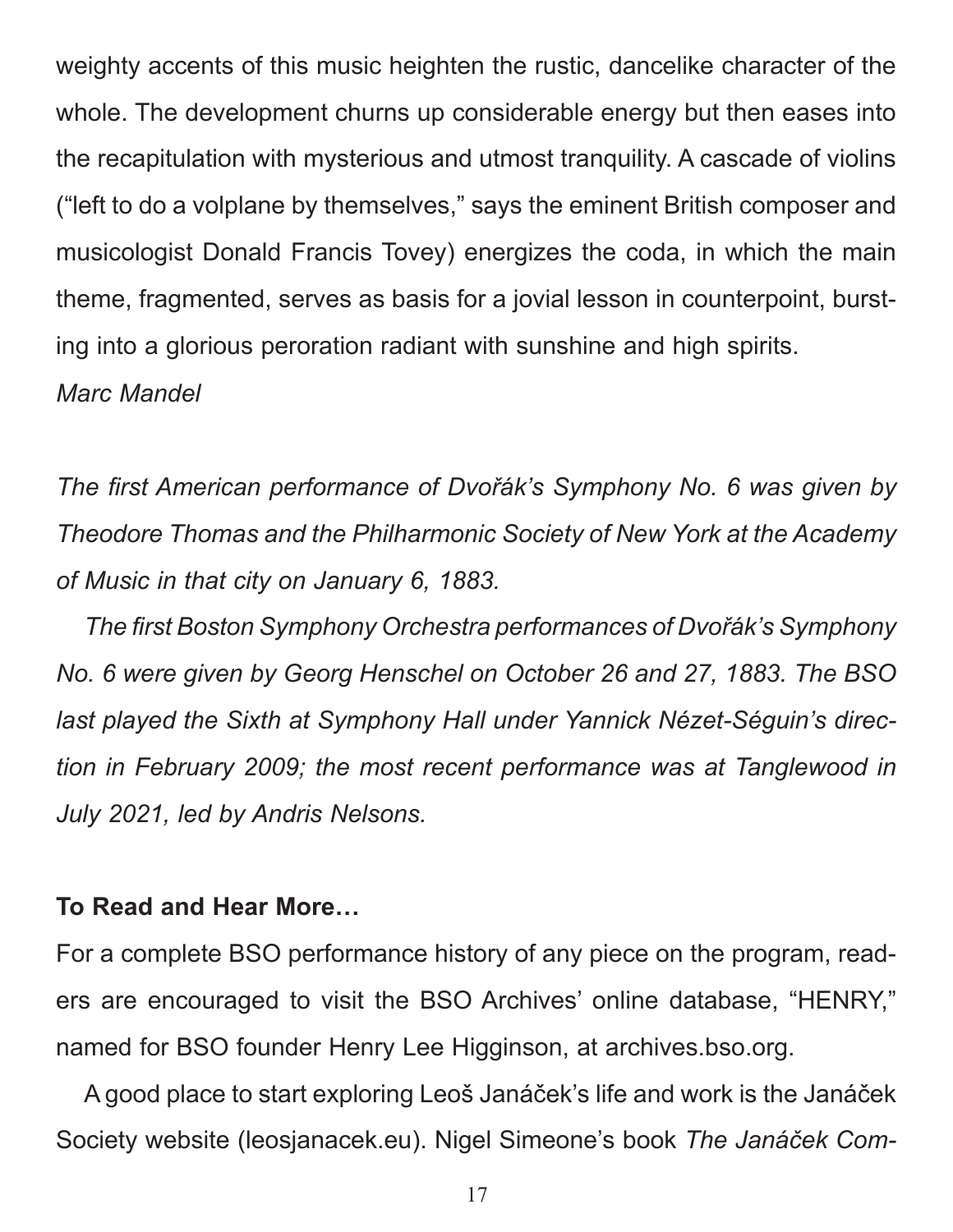*pendium* (2019) is a recent English-language study (Boydell Press; available as an ebook). John Tyrrell wrote the Janáček article in the *New Grove Dictionary of Music and Musicians* (2001/updated 2019) and the comprehensive two-volume biography *Janáček: Years of a Life* (Faber and Faber). Other biographies include George Cummins III's *Janáček's Eternal Love* (iUniverse); Mirka Zemanová's *Janáček: A Composer's Life* (Northeastern University Press, and Jaroslav Vogel's earlier *Leoš Janáček*, revised by Karel Janovický (Norton).

CD or streaming recordings of *Jealousy* include Sir Charles Mackerras's with either the Czech Philharmonic Orchestra (Supraphon; also available as a video release with other Janáček works) or the Vienna Philharmonic (Decca), and several with the Brno State Philharmonic, led by František Jílek, Jiři Waldhans (both Supraphon), or José Serebrier (Reference Recordings).

The Rachmaninoff article in the *New Grove Dictionary of Music and Musicians* is by Geoffrey Norris, whose *Rachmaninoff* in the Master Musicians series is a good general biography (Oxford University Press). Other general biographies include those by Julian Haylock (Pavilion) and by Barrie Martyn (Scolar Press). *Sergei Rachmaninoff: A Lifetime in Music*, compiled by Sergei Bertensson and Jay Leyda draws upon the composer's own letters and interviews (Indiana University Press). *Rachmaninov Orchestral Music* by Patrick Piggott in the series of BBC Music Guides (University of Washington) and Michael Steinberg's notes on the Second and Third piano concertos in *The Concerto–A Listener's Guide* (Oxford) take a closer look at specific pieces.

The BSO recorded the Piano Concerto No. 2 live with Krystian Zimerman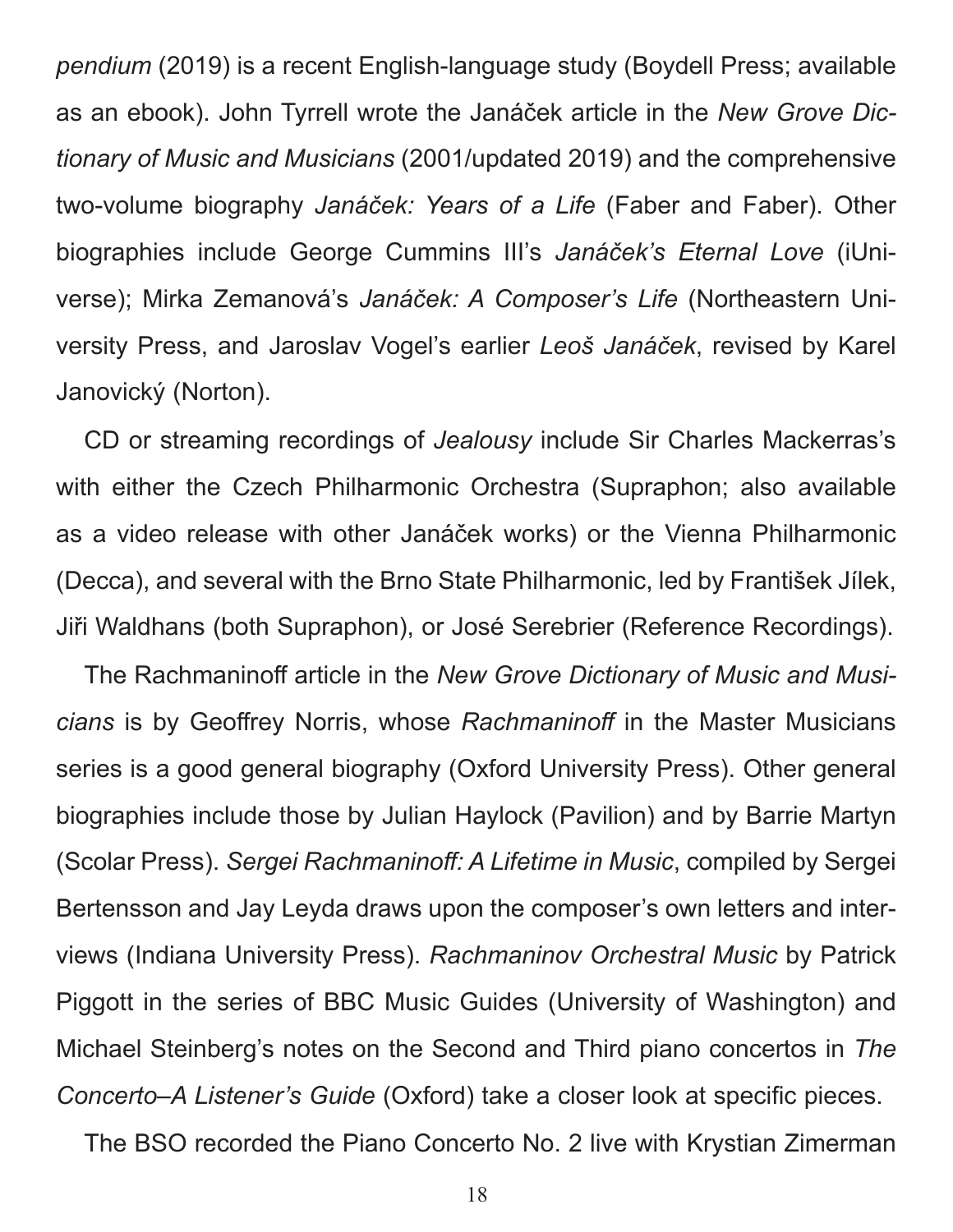and conductor Seiji Ozawa in 2000 (Deutsche Grammophon). Rachmaninoff's own recordings with the Philadelphia Orchestra under Leopold Stokowski (No. 2 and the *Rhapsody on a Theme of Paganini*) and Eugene Ormandy (Nos. 1, 3, and 4) were made originally for RCA Victor (various CD transfers). Among many others are Leif Ove Andsnes's with Antonio Pappano and the Berlin Philharmonic (EMI), Yefim Bronfman's with Esa-Pekka Salonen and the Philharmonia Orchestra (Sony Classical), Lang Lang's with Valery Gergiev and the Mariinsky Orchestra (Deutsche Grammophon), Valentina Lisitsa's with Michael Francis and the London Symphony Orchestra, and Nikolai Lugansky's with Sakari Oramo and the City of Birmingham Symphony Orchestra (Warner Classics).

Ondrej Supka's vast website on Dvořák, available in Czech and English, covers the composer's life and work in texts, photos, and lists (antonin-dvorak.cz/en/introduction). Klaus Döge wrote the article on Dvořák in *The New Grove Dictionary*, 2001 edition; John Clapham's article from the 1980 edition was reprinted in *The New Grove Late Romantic Masters: Bruckner, Brahms, Dvořák, Wolf* (Norton). Clapham also wrote *Antonín Dvořák: Musician and Craftsman* (St. Martin's) and *Antonín Dvořák* (Norton). *Dvořák and His World*, edited by Michael Beckerman, is a broad collection of essays and documentary material (Princeton University Press). Focused essays on the Sixth Symphony can be found in Robert Layton's BBC Music Guide on *Dvořák Symphonies & Concertos* (University of Washington), Michael Steinberg's *The Symphony–A Listener's Guide* (Oxford University Press), and Donald Francis Tovey's *Essays in Musical Analysis* (also Oxford).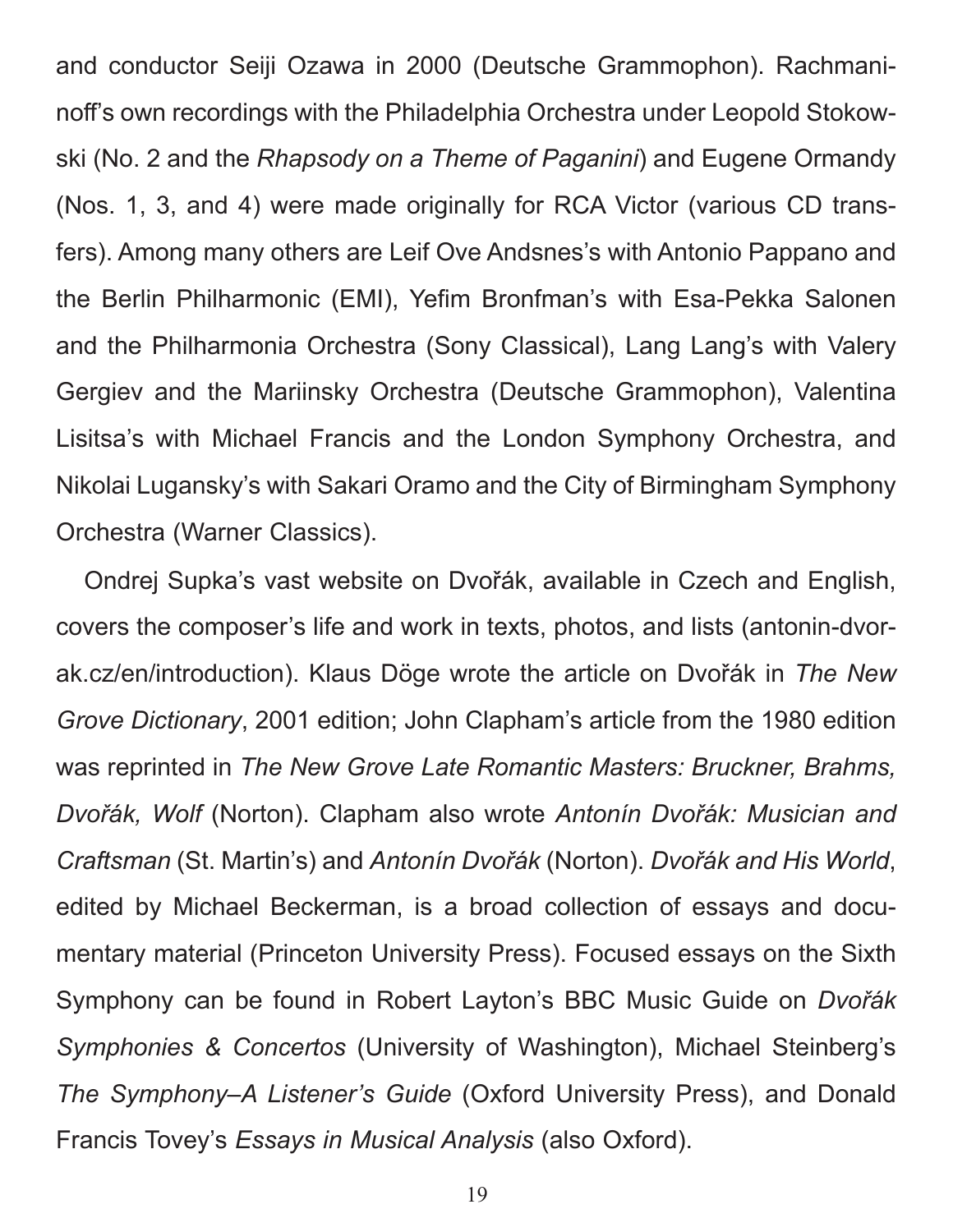Relatively recent recordings of Dvořák's Symphony No. 6 include Yannick Nézet-Séguin's with the London Philharmonic Orchestra (LPO), Sir Colin Davis's with the London Symphony Orchestra (LSO Live), Thomas Dausgaard's with the Swedish Chamber Orchestra (BIS), and Yakov Kreizberg's with the Netherlands Philharmonic (Pentatone). There are at least a half-dozen recordings of various vintages by the Czech Philharmonic Orchestra, including those by Jiři Bělohlávek (Chandos), Libor Pešek (Warner Classics), Karel Ančerl, Sir Charles Mackerras, Václav Neumann, and Václav Talich (all Supraphon). Erich Leinsdorf's 1967 recording of the Dvořák Sixth with the Boston Symphony Orchestra is not currently available (RCA). *Robert Kirzinger/Marc Mandel*

# ARTISTS

# **Jakub Hrůša**

Born in the Czech Republic, Jakub Hrůša is chief conductor of the Bamberg Symphony and principal guest conductor of both the Czech Philharmonic and the Orchestra dell'Accademia Nazionale di Santa Cecilia. He was also formerly principal guest conductor of the Philharmonia Orchestra. He is a frequent guest with many of the world's greatest orchestras, bringing him to distinguished halls throughout Europe, the U.S., and Asia, and he collaborates with leading vocal and instrumental soloists. As a conductor of opera, he has led productions for the Vienna State Opera (Janáček's *The Makropulos Case*), Royal Opera House, Covent Garden (Bizet's *Carmen*), Opéra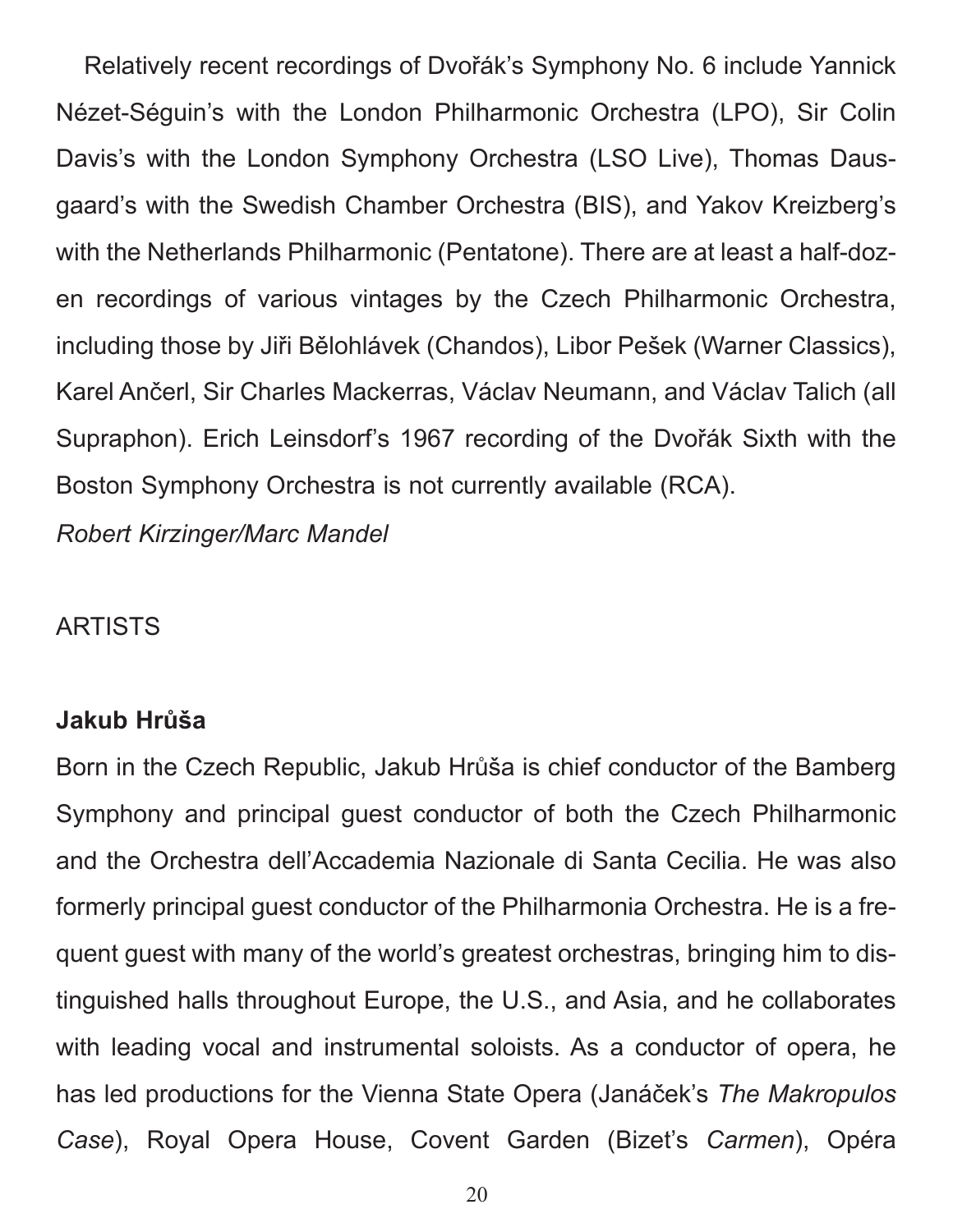National de Paris (Dvořák's *Rusalka*), and Zurich Opera (*The Makropulos Case*). The 2021-22 season sees him return to the Royal Opera House for Wagner's *Lohengrin*. A regular guest with the Glyndebourne Festival, he served as music director of Glyndebourne On Tour for three years. Mr. Hrůša has received numerous awards and nominations for his discography. His recording of Martinů and Bartók violin concertos with Bamberg Symphony and Frank Peter Zimmermann (BIS) was nominated for a 2021 *Gramophone* Award, and his recording of the Dvořák Violin Concerto with the Bavarian Radio Symphony and Augustin Hadelich was nominated for a Grammy Award in the same year. In 2020, two of his recordings—*Dvořák and Martinů Piano Concertos* with Ivo Kahánek and the Bamberg Symphony (Supraphon) and *Vanessa* from Glyndebourne (Opus Arte)—won *BBC Music Magazine* awards. Jakub Hrůša studied conducting at the Academy of Performing Arts in Prague, where his teachers included Jiří Bělohlávek. He is currently president of the International Martinů Circle and the Dvořák Society. He was the inaugural recipient of the Sir Charles Mackerras Prize, and in 2020 he was awarded both the Antonín Dvořák Prize by the Czech Republic's Academy of Classical Music and, together with Bamberg Symphony, the Bavarian State Prize for Music. Jakub Hrůša's only previous BSO appearances were in October 2016 subscription concerts, conducting works by Bartók, Janáček, Mussorgsky, and Smetana.

21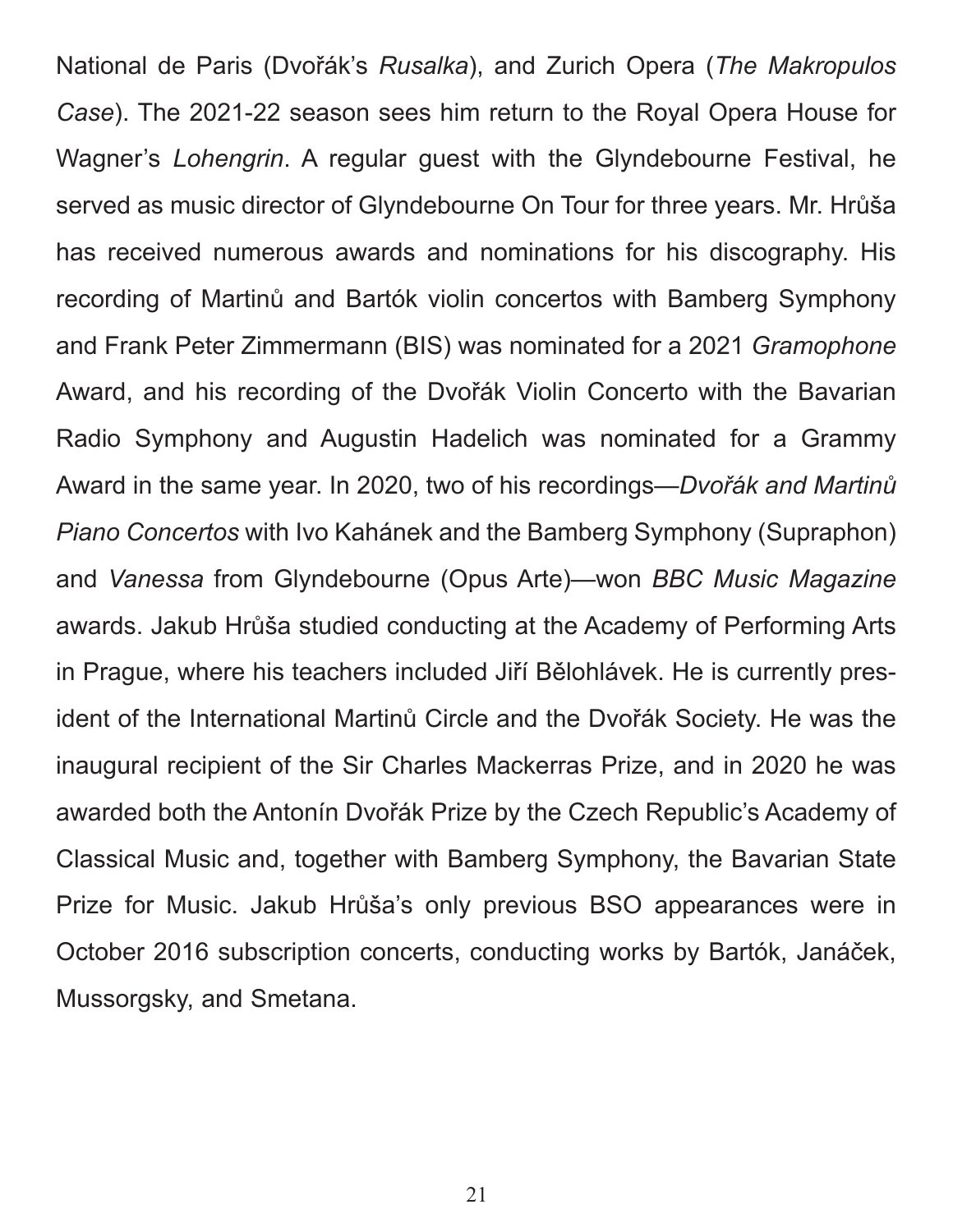## **Lukáš Vondráček**

Czech pianist Lukáš Vondráček makes his BSO debut with this week's concerts as part of an eventful 2021-22 season, which also includes his debut with the Los Angeles Philharmonic at the Hollywood Bowl. These milestones follow his recent debuts with the Chicago, Pittsburgh, and London symphony orchestras. This season, Mr. Vondráček returns to renowned ensembles such as the Baltimore and Chicago symphony orchestras, both under the baton of Marin Alsop, Orchestre National de Lille conducted by Lionel Bringuier, the Czech and Warsaw philharmonics, and the Turku and Malmö symphony orchestras. Recital projects take him to the Rudolf Firkušný Piano Festival at Prague's Rudolfinum and the Kissinger Summer Festival. He also continues his residency with the Janáček Philharmonic Orchestra (since 2020-21) and his recording cycle of the Rachmaninoff piano concertos with Prague Symphony Orchestra. Over the last decade Mr. Vondráček has travelled the world working with orchestras such as the Philadelphia Orchestra, the Tasmanian and Sydney symphony orchestras, Tokyo Metropolitan Symphony Orchestra, Frankfurt Radio Symphony, London's Philharmonia Orchestra, Antwerp Symphony Orchestra, Oslo Philharmonic, and Netherlands Philharmonic Orchestra. Recitals have led him to Hamburg's Elbphilharmonie, the Flagey in Brussels, Leipzig's Gewandhaus, Vienna's Konzerthaus, and the Concertgebouw in Amsterdam, and to renowned festivals such as Menuhin Festival Gstaad, PianoEspoo in Finland, Prague Spring Festival, and Lille Piano Festival. At age 4, Lukáš Vondráček made his first public appearance. He has achieved worldwide recognition, receiving many international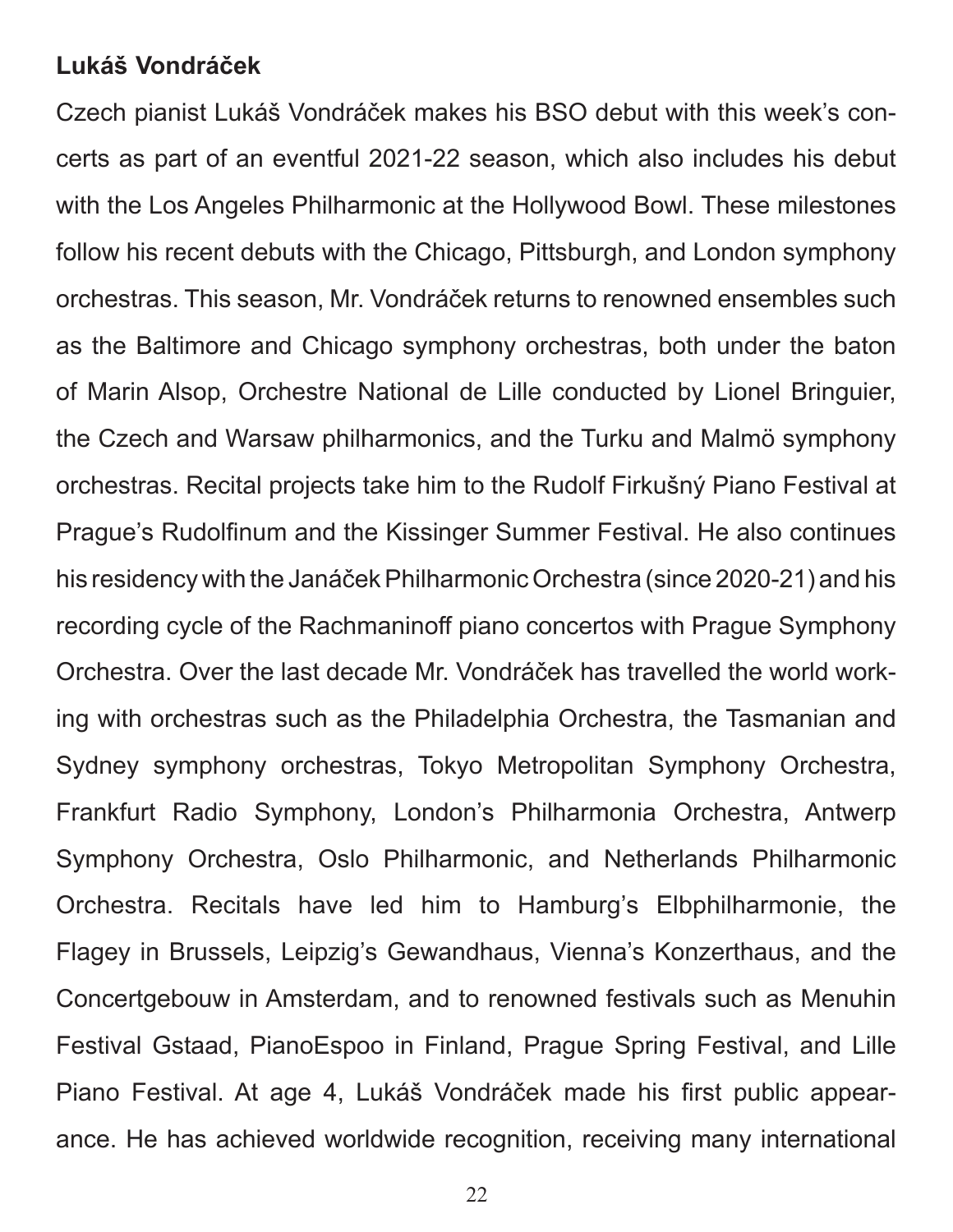awards, foremost the Grand Prix at the 2016 Concours Reine Elisabeth in Brussels and first prizes at the Hilton Head and San Marino International piano competitions and Unisa International Piano Competition in Pretoria, South Africa, as well as the Raymond E. Buck Jury Discretionary Award at the 2009 International Van Cliburn Piano Competition.

### **Andris Nelsons**

### *Ray and Maria Stata Music Director, endowed in perpetuity*

The 2021-2022 season is Andris Nelsons' eighth as the Boston Symphony Orchestra's Ray and Maria Stata Music Director. In summer 2015, following his first season as music director, his contract with the BSO was extended through the 2021-2022 season. In February 2018, he was also named Gewandhauskapellmeister of the Gewandhausorchester Leipzig. In October 2020, the BSO and GHO jointly announced extensions to Mr. Nelsons' contracts. His contract with the BSO was extended until 2025, and his GHO contract until 2027. An evergreen clause in his BSO contract reflects a mutual intention for long-term collaboration beyond the years of the agreement. In fall 2019, Mr. Nelsons and the BSO hosted the Gewandhausorchester in historic concerts at Symphony Hall that included performances by the GHO as well as concerts featuring the players of both orchestras together.

The fifteenth music director in the orchestra's history, Andris Nelsons made his BSO debut at Carnegie Hall in March 2011, his Tanglewood debut in July 2012, and his BSO subscription series debut in January 2013. He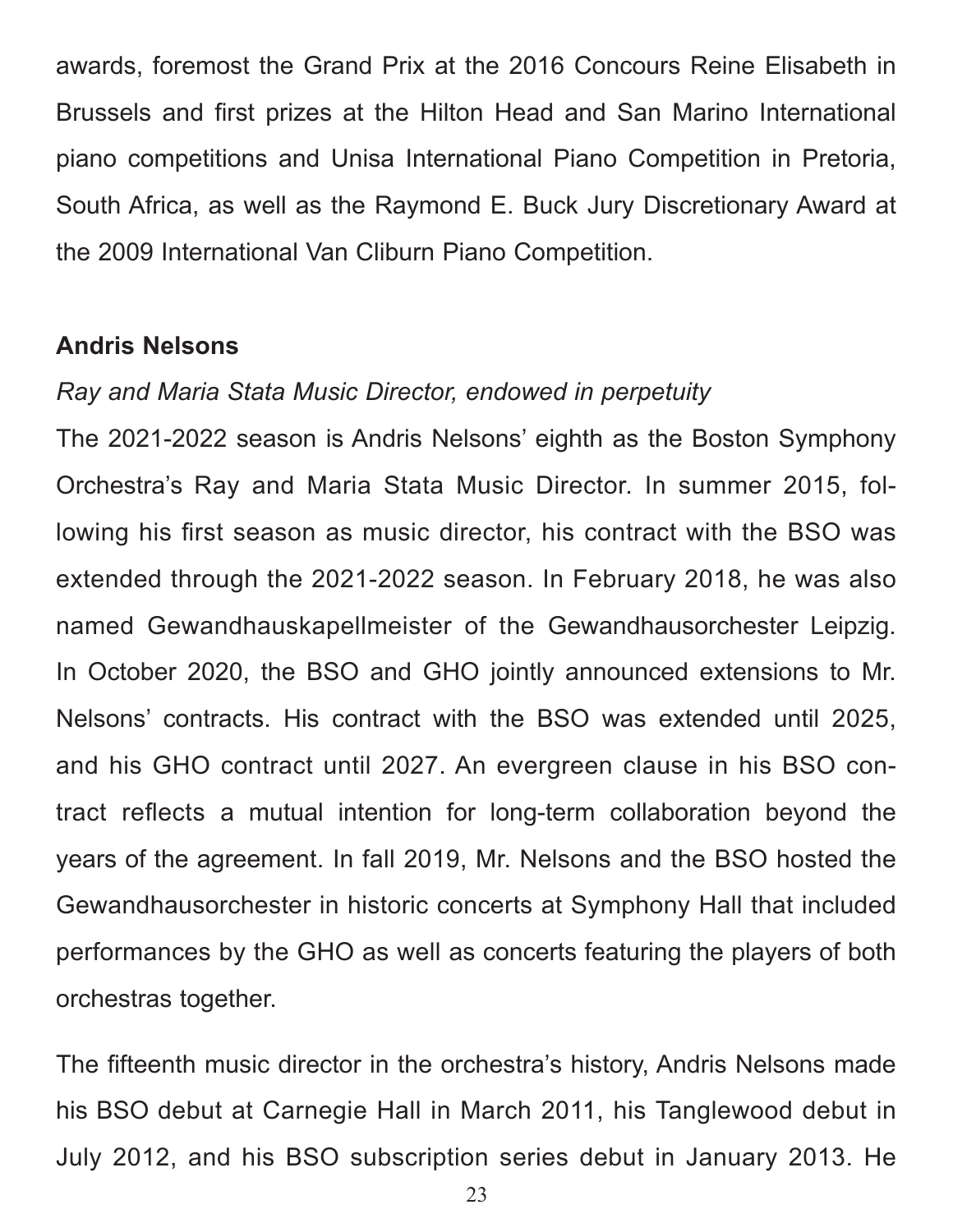has led the orchestra on three European tours and one of Japan; a scheduled February 2020 tour to East Asia was canceled due to the COVID-19 emergency. In the pandemic-affected 2020-2021 BSO season, Mr. Nelsons led the BSO in six of the fifteen concerts streamed as part of the orchestra's BSO NOW virtual season recorded in Symphony Hall. The diverse repertoire ranged from Beethoven symphonies and music of Schumann and Brahms to several recent works by leading young American composers. His BSO repertoire in the 2021-2022 season ranges from favorites by Rachmaninoff and Sibelius to world and American premieres of BSO-commissioned works by HK Gruber, Jörg Widmann, Unsuk Chin, and Kaija Saariaho. This season also marks the culmination of Mr. Nelsons' multi-season joint project with the BSO and GHO to perform and record major works of Richard Strauss, to be released by Deutsche Grammophon.

Andris Nelsons and the BSO's ongoing series of recordings of the complete Shostakovich symphonies for Deutsche Grammophon, so far encompassing ten of the fifteen symphonies, has earned three Grammy Awards for Best Orchestral Performance and one for Best Engineered Album. The latest installment, featuring symphonies nos. 1, 14, and 15 and the Chamber Symphony, Op. 110a, was released in June 2021. Future releases will explore the composer's concertos for piano, violin, and cello, and his monumental opera *Lady Macbeth of the Mtsensk District*. Mr. Nelsons' other recordings with the BSO include the complete Brahms symphonies for the BSO Classics label and a Naxos release of recent American works commissioned and premiered by the orchestra. Under an exclusive contract with Deutsche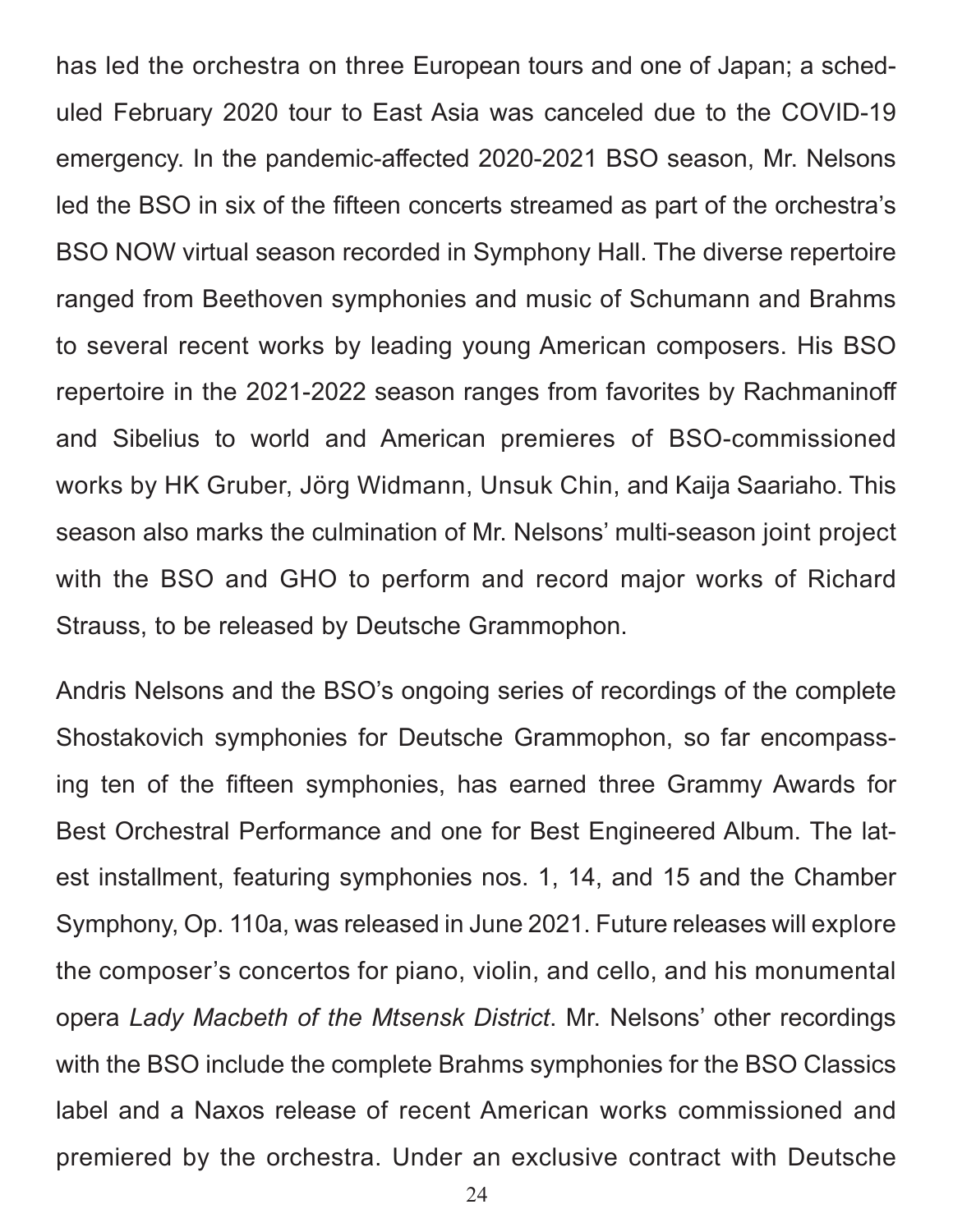Grammophon, he has also recorded the complete Beethoven symphonies with the Vienna Philharmonic (released in 2019) and is recording the Bruckner symphonies with the GHO.

Mr. Nelsons frequently leads such orchestras as the Berlin Philharmonic, Bavarian Radio Symphony Orchestra, and the Concertgebouw in Amsterdam, and appears with such opera companies as the Bayreuth Festival and the Royal Opera House, Covent Garden. Born in Riga in 1978 into a family of musicians, Andris Nelsons began his career as a trumpeter in the Latvian National Opera Orchestra before studying conducting. He was Music Director of the City of Birmingham Symphony Orchestra (2008-2015), Principal Conductor of Nordwestdeutsche Philharmonie in Herford, Germany (2006-2009), and Music Director of the Latvian National Opera (2003-2007).

# **Credits and Further Information**

First associate concertmaster Tamara Smirnova performs on a 1754 J.B. Guadagnini violin, the "ex-Zazofsky," and James Cooke performs on a 1778 Nicolo Gagliano violin, both generously donated to the orchestra by Michael L. Nieland, M.D., in loving memory of Mischa Nieland, a member of the cello section from 1943 to 1988.

Todd Seeber performs on an 1835 Kennedy bass, the "Salkowski Kennedy," generously donated to the orchestra by John Salkowski, a member of the bass section from 1966 to 2007.

Steinway & Sons Pianos, selected exclusively for Symphony Hall.

The BSO's Steinway & Sons pianos were purchased through a generous gift